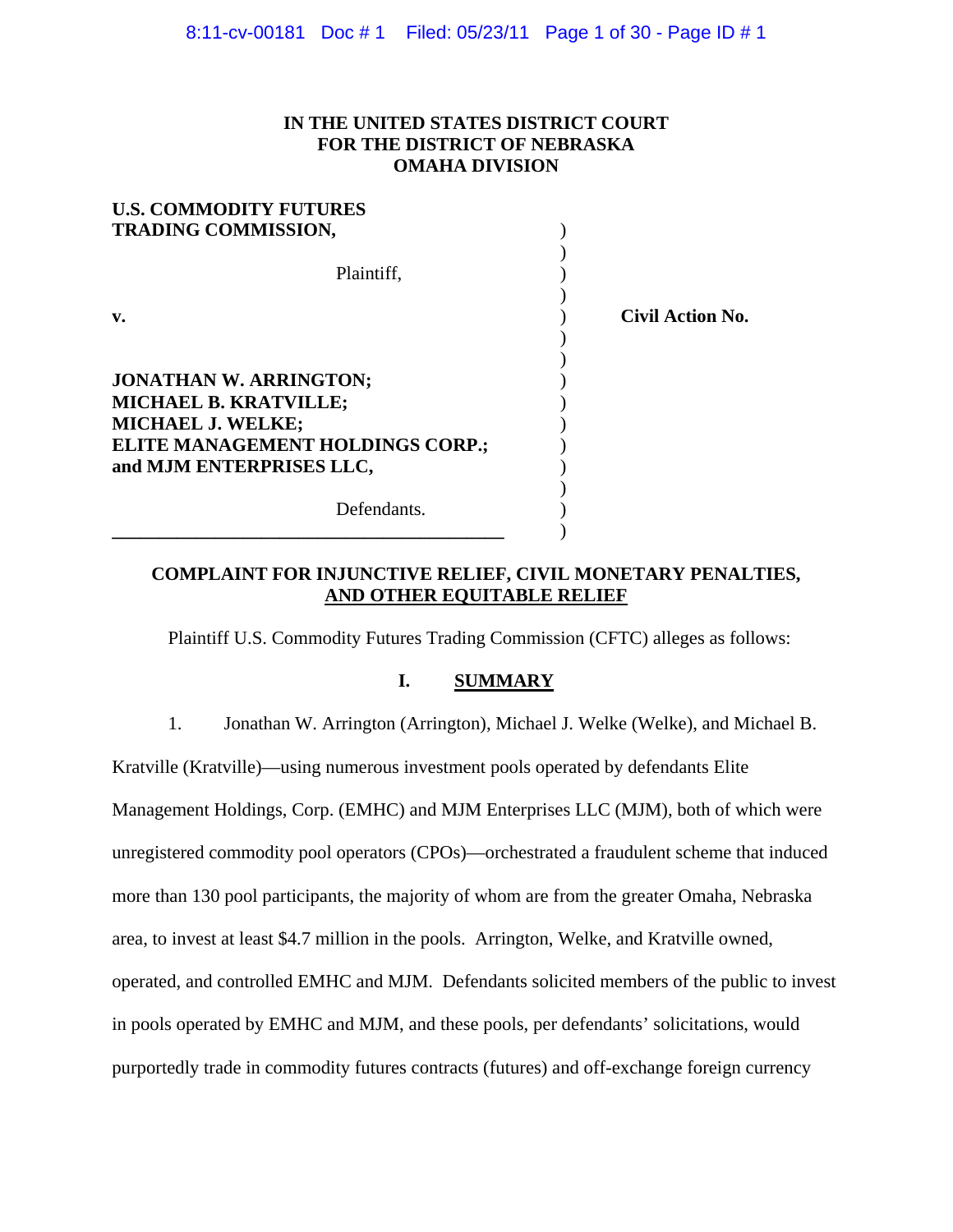#### 8:11-cv-00181 Doc # 1 Filed: 05/23/11 Page 2 of 30 - Page ID # 2

contracts (forex). It appears these pools actually traded futures, forex, and options. The fraudulent scheme lasted from at least approximately August 2005 to at least July 2008.

2. To entice prospective pool participants and retain pool participants, defendants touted, among other things, their supposed extensive skills and experience in market analyses and investment strategies and the supposedly extremely successful historical performance of their futures and forex trading models and strategies. In addition, defendants claimed to prospective pool participants and pool participants that their trading returns had met or had exceeded three percent every month from May 2002 through at least June 2007. Defendants also stressed to prospective pool participants and pool participants that they had sophisticated procedures to prevent losses and that losses would be limited because no more than ten percent of their principal would ever be at risk.

3. Defendants, however, did not trade futures, forex, or options successfully. Not only did defendants fail to generate returns of three percent or more each and every month from May 2002 until at least June 2007, defendants' trading and the trading conducted on defendants' behalf resulted in nearly a total loss for every pool participant. Further, more than ten percent of the pool participants' funds were at risk throughout the operation of defendants' fraudulent scheme. In fact, trading losses during a single month exceeded ten percent of a particular pool's total funds on several occasions.

4. Instead of disclosing the pools' actual trading performance, defendants periodically provided pool participants with account statements that stated false returns and false account balances over the course of the fraudulent scheme.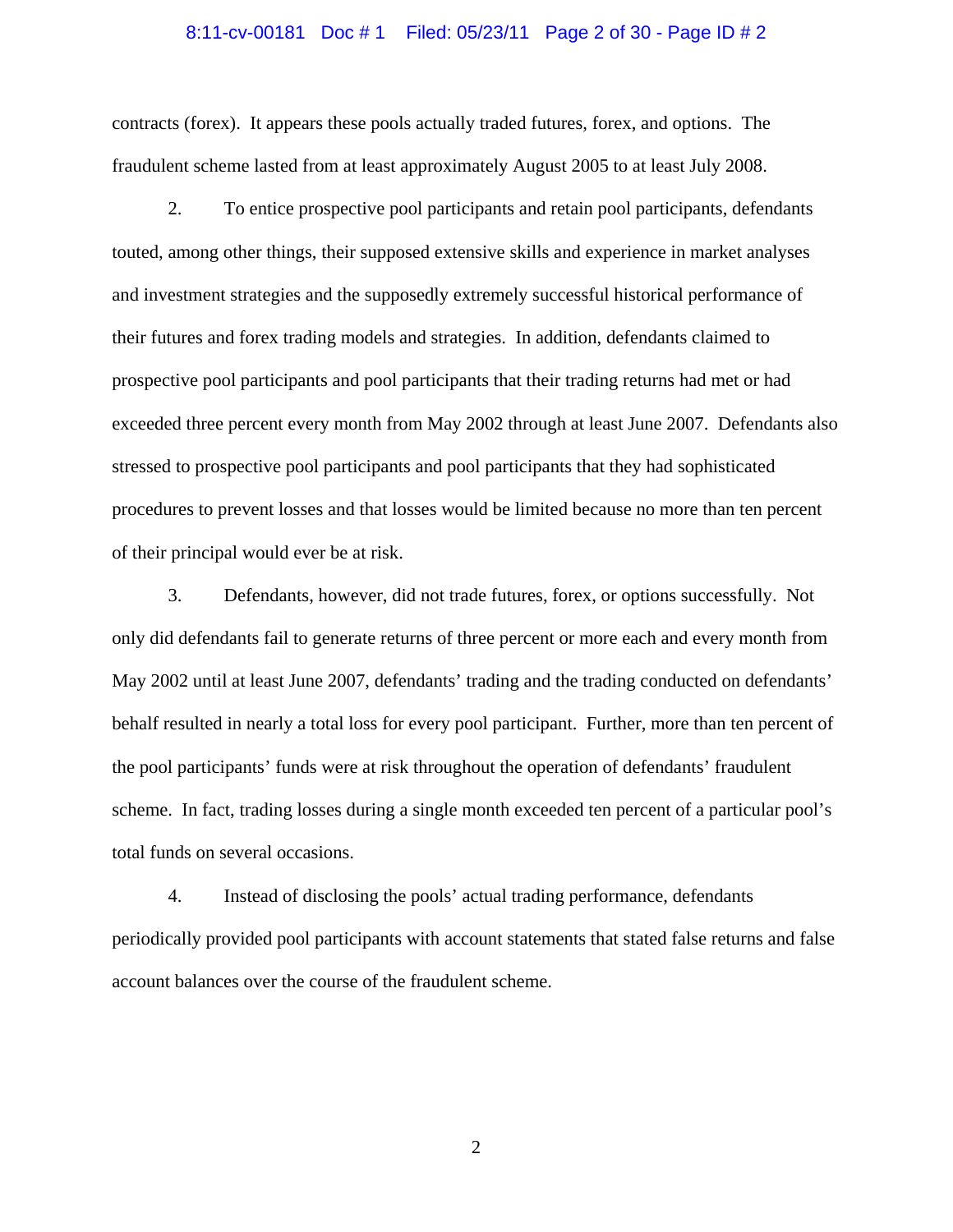#### 8:11-cv-00181 Doc # 1 Filed: 05/23/11 Page 3 of 30 - Page ID # 3

5. Defendants misappropriated pool participant funds by using such funds for personal use (including for golf country club memberships and foreign travel) and to pay other pool participants, in furtherance of defendants' fraudulent scheme.

6. By misappropriating pool participant funds; making false written and oral statements to prospective pool participants and pool participants regarding the pool's purported trading activity, performance, and account balances; making fraudulent misrepresentations about the risks of trading futures and forex; failing to register as a CPO; failing to register as associated persons (APs) of a CPO; and failing to comply with pool disclosure and reporting requirements, Arrington, Kratville, Welke, EMHC (by and through Arrington, Kratville, and Welke), and MJM (by and through Arrington, Kratville, and Welke) engaged in acts and practices that violated antifraud and other provisions of the Commodity Exchange Act (Act), 7 U.S.C. § 1 *et seq.* (2006); the Act, as amended by the Food, Conservation, and Energy Act of 2008, Pub. L. No. 110-246, Title XIII (the CFTC Reauthorization Act (CRA)), § 13102, 122 Stat. 1651 (effective June 18, 2008), to be codified at 7 U.S.C. § 1 *et seq.*; and CFTC Regulations promulgated thereunder (Regulations), 17 C.F.R. § 1.1 *et seq.* (2010).

7. Arrington, Kratville, and Welke committed the acts, omissions, and failures described herein within the course and scope of their agency, employment, or office with EMHC and MJM; therefore, EMHC and MJM are liable under Section 2(a)(1)(B) of the Act, 7 U.S.C. § 2(A)(1)(B), and Regulation 1.2, 17 C.F.R § 1.2 (2010), as principals for their agents' violations of the Act and the Regulations.

8. Arrington, Kratville, and Welke are liable under Section 13(b) of the Act, 7 U.S.C. § 13c(b) (2006), as controlling persons of EMHC and MJM, for EMHC's and MJM's violations of the Act and the Regulations, because Arrington, Kratville, and Welke did not act in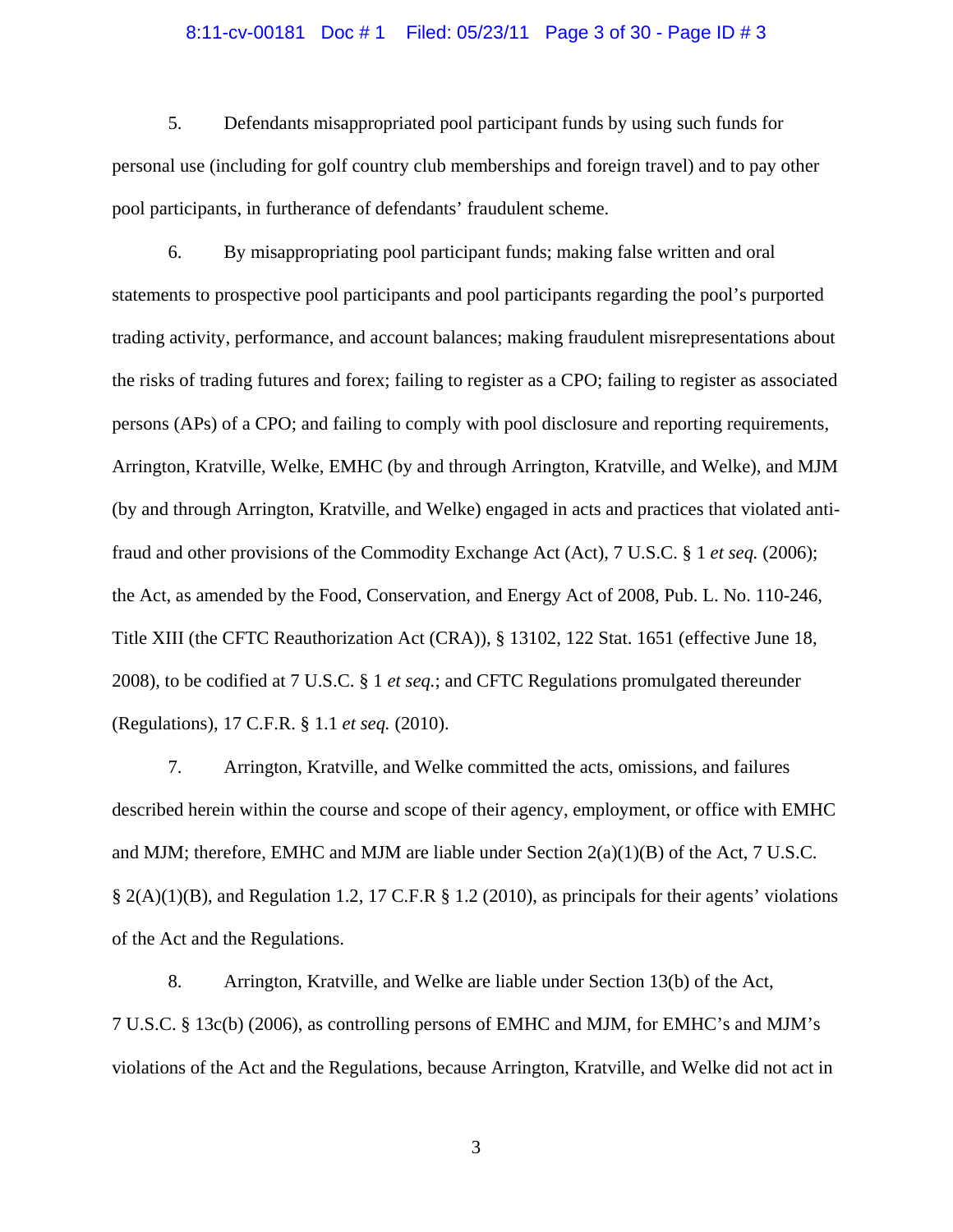#### 8:11-cv-00181 Doc # 1 Filed: 05/23/11 Page 4 of 30 - Page ID # 4

good faith or knowingly induced, directly or indirectly, the acts constituting the violations committed by EMHC and MJM.

9. Accordingly, the CFTC brings this action pursuant to Section 6c of the Act, to be codified at 7 U.S.C. § 13a-1, as amended by the CRA and the Dodd-Frank Wall Street Reform and Consumer Protection Act of 2010, Pub. L. No. 111-203, Title VII (the Wall Street Transparency and Accountability Act of 2010 (Dodd-Frank)), §§ 701-774, 124 Stat. 1376 (enacted July 21, 2010), to be codified at 7 U.S.C. § 1 *et seq.*, to enjoin defendants' unlawful acts and practices and to compel compliance with the Act, as amended, and the Regulations. In addition, the CFTC seeks civil monetary penalties and remedial ancillary relief, including, but not limited to, trading and registration bans, restitution, disgorgement, rescission, pre- and postjudgment interest, and such other relief as the Court may deem necessary and appropriate.

10. Unless restrained and enjoined by this Court, defendants are likely to engage in the acts and practices alleged in this Complaint or in similar acts and practices, as described more fully below.

## **II. JURISDICTION AND VENUE**

11. This Court has jurisdiction over this action pursuant to Section 6c of the Act, 7 U.S.C. § 13a-1, which provides that whenever it shall appear to the CFTC that any person has engaged, is engaging, or is about to engage in any act or practice constituting a violation of any provision of the Act or the Regulations, the CFTC may bring an action in the proper district court of the United States against such person to enjoin such practice, or to enforce compliance with the Act, and the Regulations.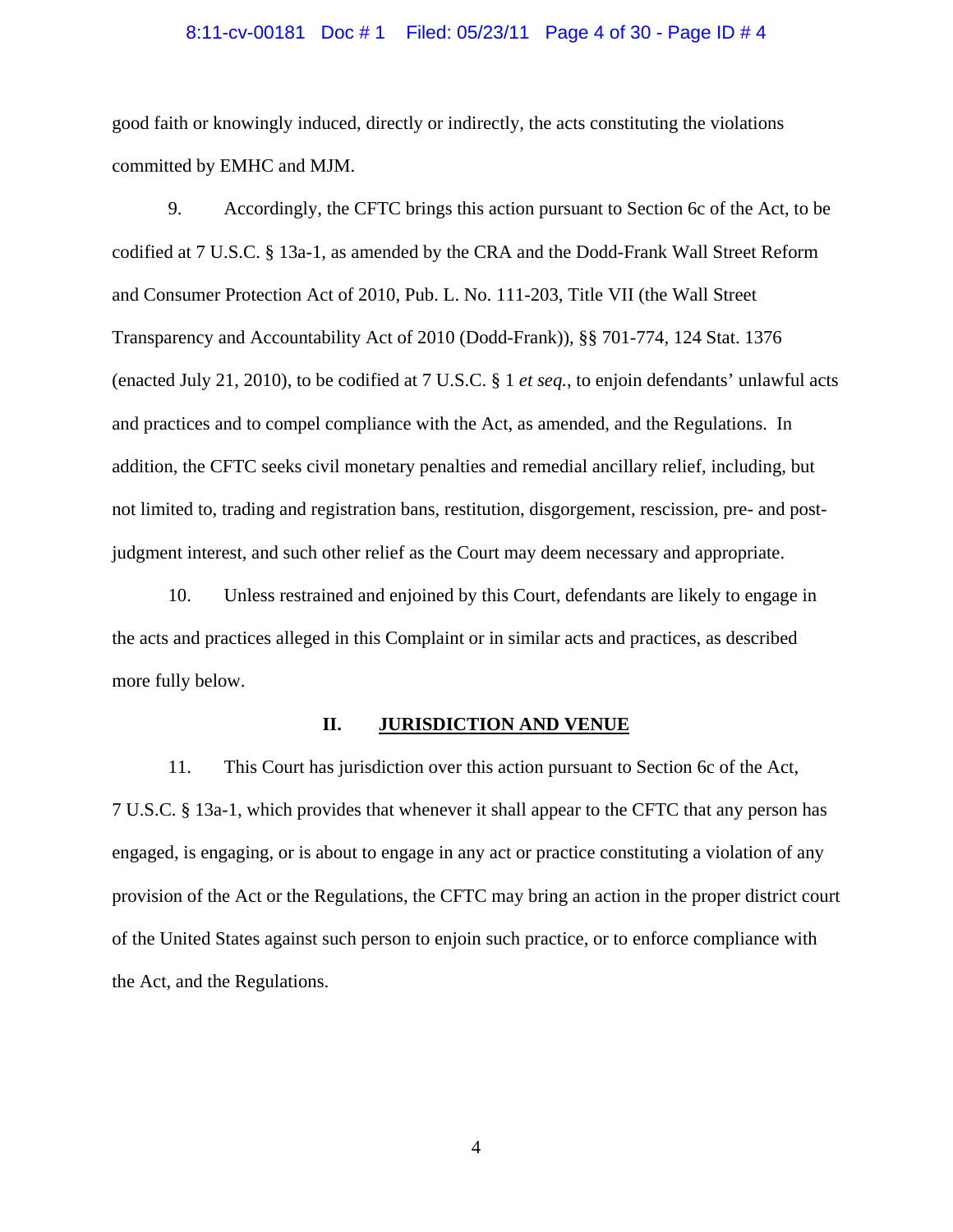#### 8:11-cv-00181 Doc # 1 Filed: 05/23/11 Page 5 of 30 - Page ID # 5

12. Venue properly lies with this Court pursuant to Section 6c(e) of the Act, 7 U.S.C. § 13a-1(e), because at least some of the acts and practices in violation of the Act and the Regulations have occurred within this District.

## **III. PARTIES**

13. Plaintiff **U.S. Commodity Futures Trading Commission** is an independent federal regulatory agency that is charged by Congress with the administration and enforcement of the Act, as amended, 7 U.S.C. §§ 1 *et seq.*, and the Regulations promulgated thereunder, 17 C.F.R. §§ 1.1 *et seq.* The CFTC maintains its principal office at Three Lafayette Centre, 1155 21st Street, NW, Washington, D.C. 20581.

14. Defendant **Elite Management Holdings Corp.** was a Nebraska corporation formed on August 16, 2005, with its principal place of business in Omaha, Nebraska. Arrington, Kratville, and Welke owned and controlled EMHC. It was purportedly "established to provide conservative investors with an opportunity to invest a small portion of their investment portfolios in an aggressively managed investment account with the potential for higher overall yields." EMHC engaged in a business that is of the nature of an investment trust, syndicate, or similar form of enterprise, and, in connection therewith, solicited, accepted, or received from others, funds, securities, or property for the purpose of trading in commodities for future delivery or commodity options on or subject to the rules of any contact market. EMHC acted as the controlling and general partner for at least the following investment pools: Elite Aggressive Growth Group LP (EAAG); Elite Management Investment Fund LP (EMIF), and Elite Index Investment Group LP (EIIG). EMHC has never been registered with the CFTC.

15. Defendant **MJM Enterprises LLC** was a Wyoming limited liability company formed on May 25, 2006, with a principal place of business in Omaha, Nebraska. Arrington,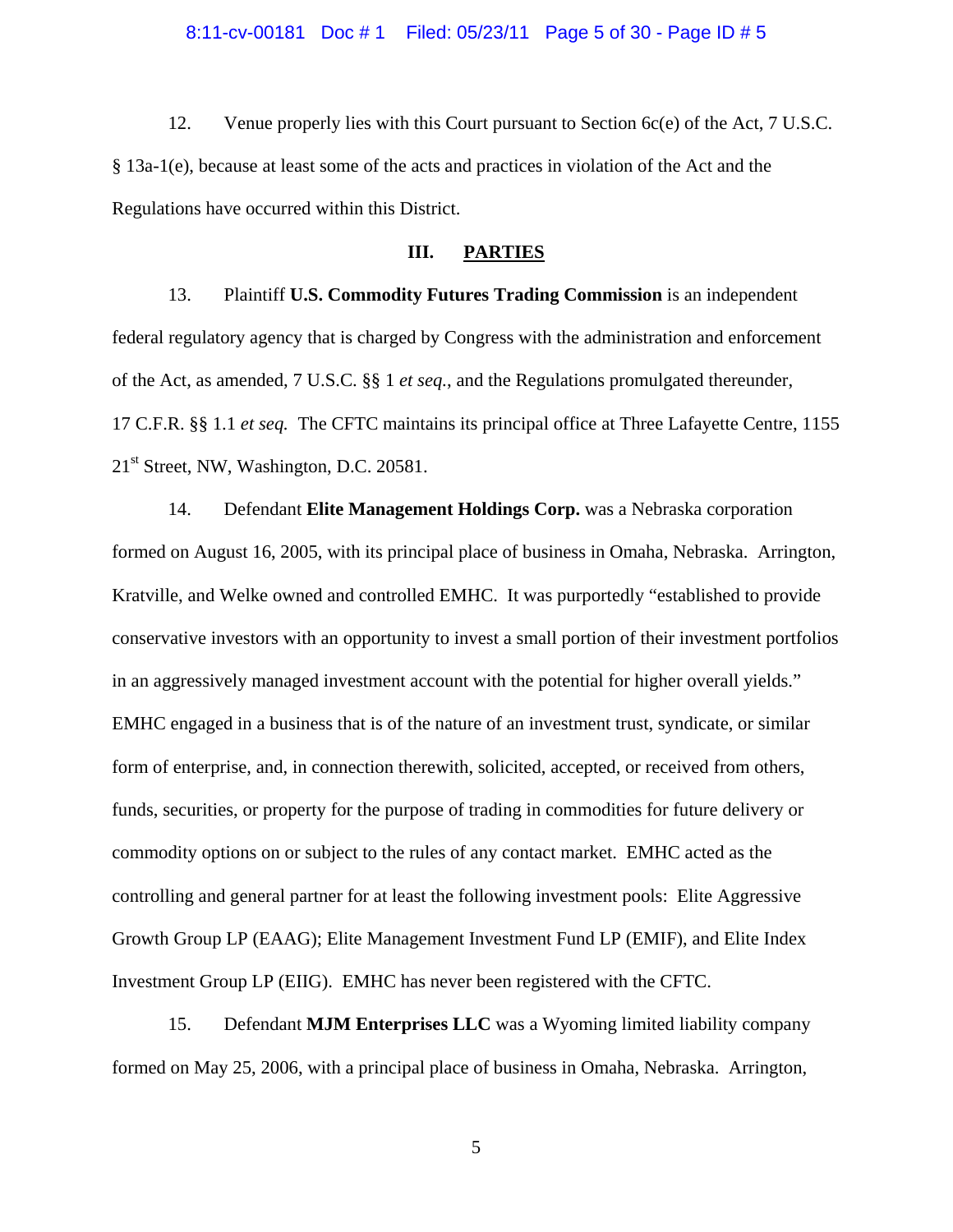#### 8:11-cv-00181 Doc # 1 Filed: 05/23/11 Page 6 of 30 - Page ID # 6

Kratville, and Welke owned and controlled MJM, which engaged in a business that is of the nature of an investment trust, syndicate, or similar form of enterprise, and, in connection therewith, solicited, accepted, or received from others, funds, securities, or property for the purpose of trading in commodities for future delivery or commodity options on or subject to the rules of any contact market. MJM acted as the controlling and general partner for at least the NIC LLC (NIC) investment pool. MJM has never been registered with the CFTC.

16. Defendant **Jonathan W. Arrington**, a resident of Omaha, Nebraska, was an equal owner and president of EMHC and president/managing partner of MJM. He jointly operated or controlled (directly or indirectly) EMHC and MJM, with Welke and Kratville. Additionally, Arrington was a self-identified trader for the various pools used by defendants. In association with both EMHC and MJM, Arrington served as a partner, officer, employee, consultant, or agent in a capacity that involved the solicitation of funds for participation in pools operated by EMHC and MJM. Arrington has never been registered with the CFTC.

17. Defendant **Michael B. Kratville**, a resident of Omaha, Nebraska, was an equal owner, secretary, and treasurer of EMHC and vice president/managing partner of MJM. He jointly operated or controlled (directly or indirectly) EMHC and MJM, with Arrington and Welke. Additionally, Kratville was a self-identified trader for the various pools used by defendants. In association with both EMHC and MJM, Kratville served as a partner, officer, employee, consultant, or agent in a capacity that involved the solicitation of funds for participation in pools operated by EMHC and MJM. Kratville has never been registered with the CFTC.

18. Defendant **Michael J. Welke**, a resident of Omaha, Nebraska, was an equal owner and vice president of EMHC and vice president/managing partner of MJM. He jointly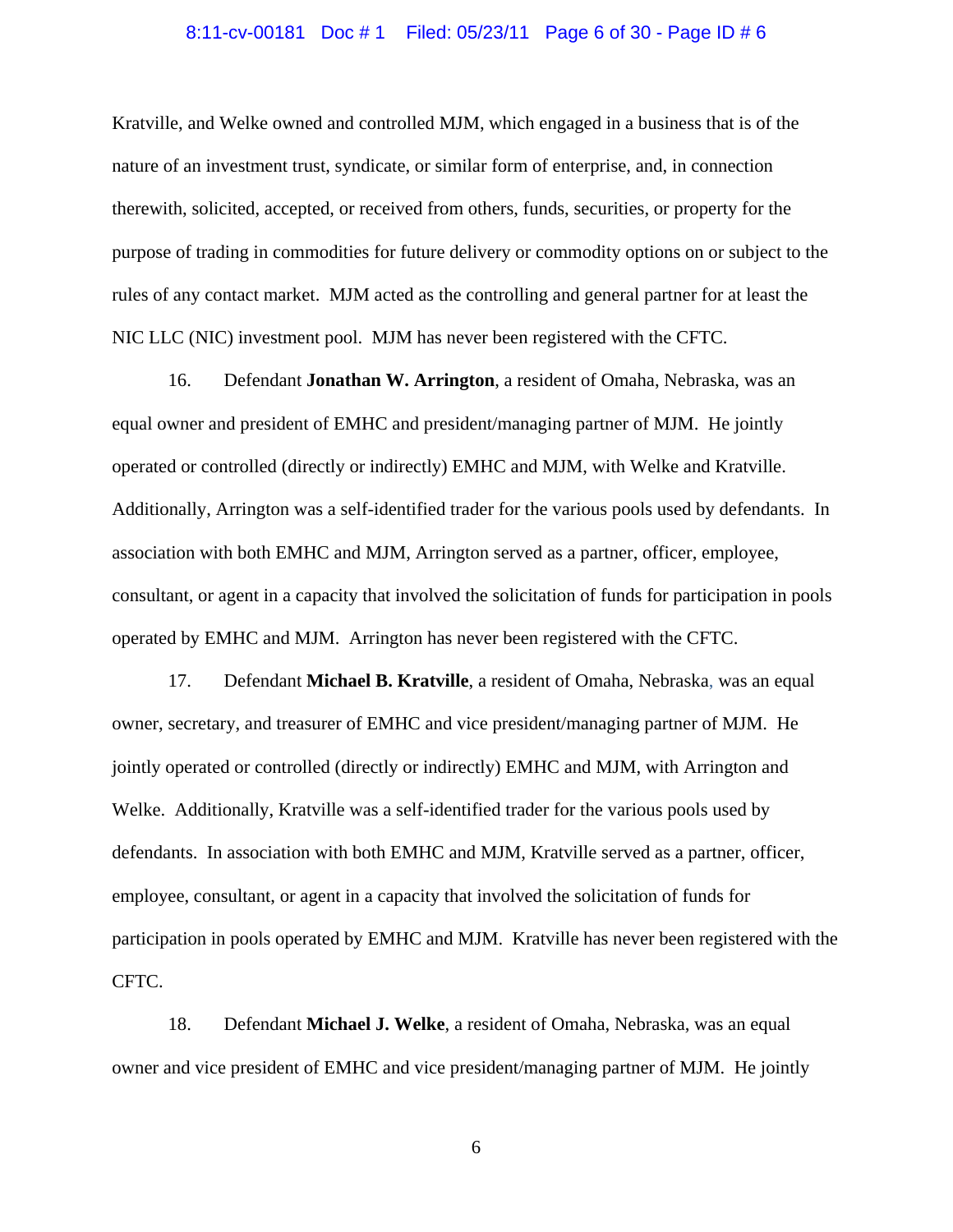#### 8:11-cv-00181 Doc # 1 Filed: 05/23/11 Page 7 of 30 - Page ID # 7

operated or controlled (directly or indirectly) EMHC and MJM, with Arrington and Kratville. Additionally, Welke was a self-identified trader for the various pools used by defendants. In association with both EMHC and MJM, Welke served as a partner, officer, employee, consultant, or agent in a capacity that involved the solicitation of funds for participation in pools operated by EMHC and MJM. Welke has never been registered with the CFTC.

## **IV. FACTS**

## **Initial Corporate Structure and Plan**

19. In or around the late summer of 2005, Arrington, Kratville, and Welke met at Kratville's house and decided to form multiple investment pools that they would use to solicit money from others and invest with FX Investment Group (FXIG), who purportedly traded in the futures and spot markets for commodities, precious metals, and foreign currency. To carry out their scheme, EMHC, an unregistered CPO, and Arrington, Kratville, and Welke, unregistered APs of EMHC, initially used three pools—EAGG, EIIG, and EMIF (collectively, Elite Entities), which were all portrayed as investment clubs, formed as limited partnerships, in which pool participants supposedly would become partners.

20. EMHC was the general partner of the Elite Entities. Through their ownership of EMHC, Arrington, Kratville, and Welke exerted total control over the Elite Entities. For example:

- a. all three agreed that the Elite Entities' funds would be traded by FXIG;
- b. all three were signatories on the bank accounts for the Elite Entities; and
- c. all three actively solicited individuals to become pool participants of the Elite Entities.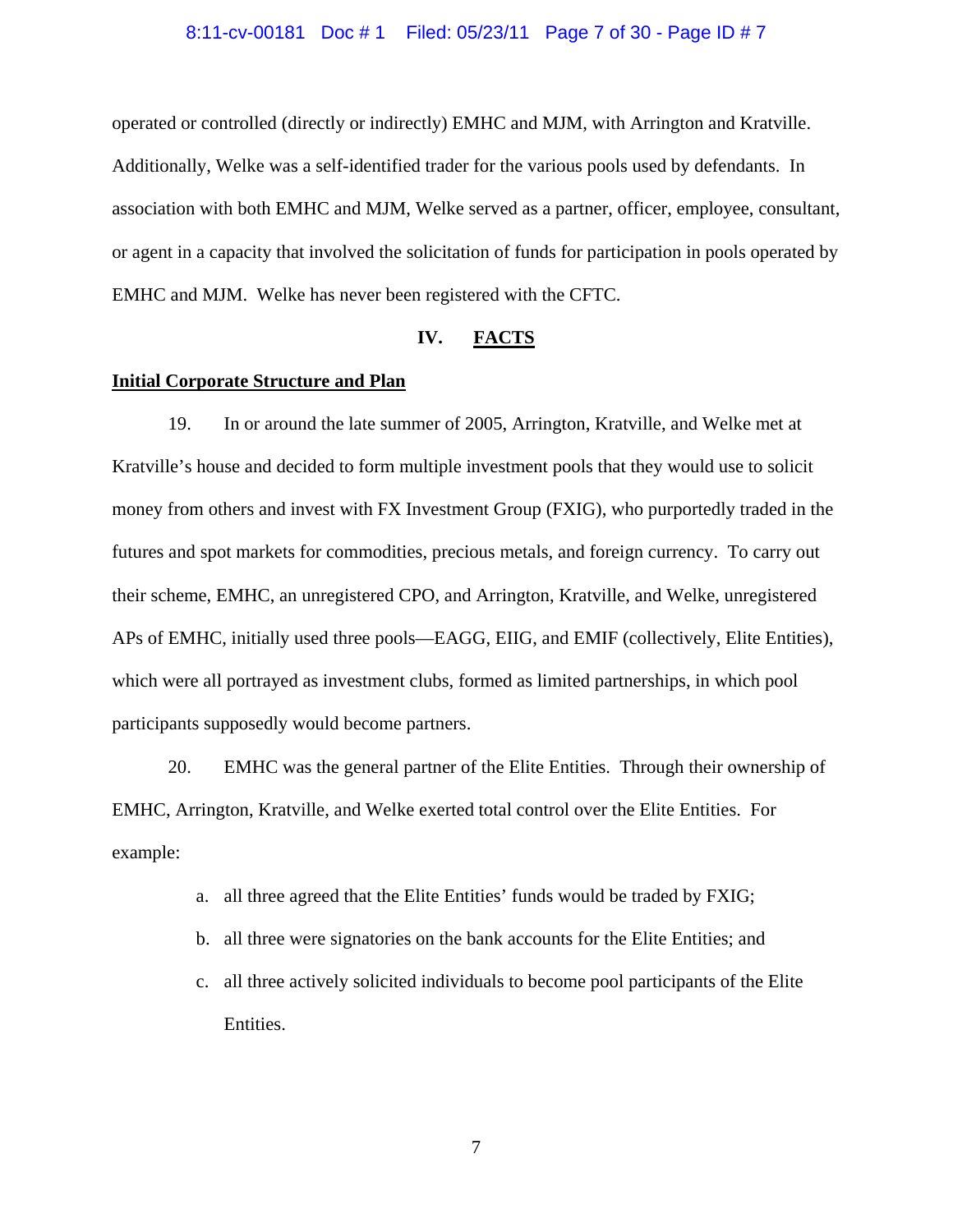#### 8:11-cv-00181 Doc # 1 Filed: 05/23/11 Page 8 of 30 - Page ID # 8

Further, Arrington, Kratville, and Welke represented to pool participants and prospective pool participants that the three of them controlled the Elite Entities.

#### **Solicitations for the Elite Entities**

21. In or around late summer of 2005, Arrington, Kratville, and Welke began soliciting prospective pool participants to trade futures and forex through the Elite Entities. When soliciting prospective pool participants, EMHC—by and through Arrington, Kratville, and Welke—touted, among other things, their own extensive and successful experience trading futures and forex, the superior methodology of their program, the long and successful track record of their program, and their ability to greatly limit risk while delivering above average returns. Pool participants received a brochure that described the pools' trading strategy and stated that "[t]his strategy has had many multi-million [sic] offers to buy the system, but the desire has been, and still is to help the small guy get his children through school and to remain entirely proprietary."

22. Their solicitations often included a discussion of the Elite Entities' return structure. Pool participant returns were to be capped based on the amount of funds the pool participant invested with the Elite Entities. For example, one then-prospective pool participant was told that if she invested between \$10,000 and \$25,000, her returns would be capped at four percent monthly, if she invested between \$25,000 and \$50,000, her returns would be capped at five percent monthly, and if she invested more than \$50,000, her returns would be capped at six percent monthly. The percentage caps also were referred to as the return goals or the target returns. Although representations about the required investment and percent returns varied, nearly every solicitation included a representation that the Elite Entities had met the target returns each and every month for several years.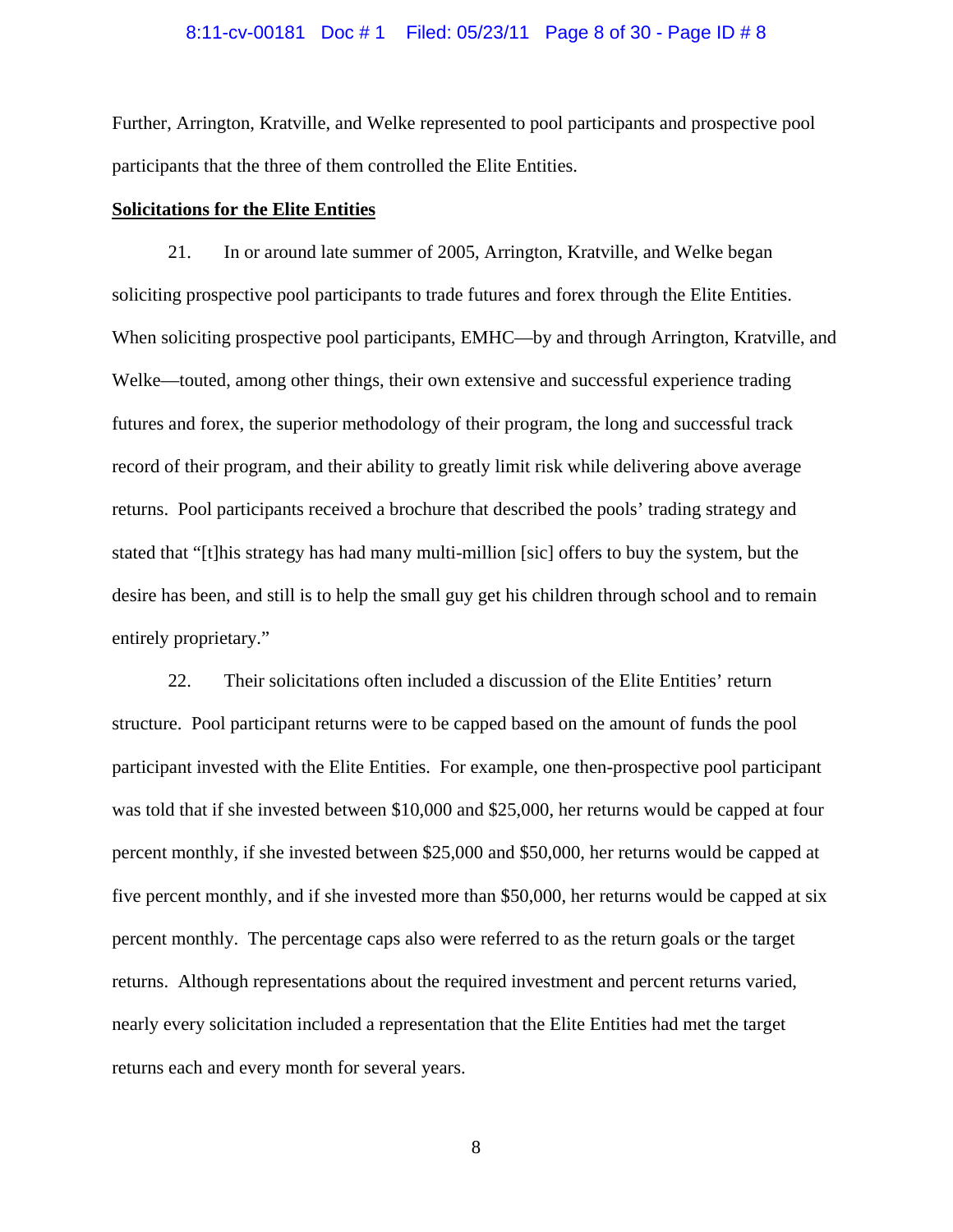#### 8:11-cv-00181 Doc # 1 Filed: 05/23/11 Page 9 of 30 - Page ID # 9

23. The representations made by EMHC—by and through Arrington, Kratville, and Welke—were completely false. EMHC, Arrington, Kratville, and Welke did not have extensive, successful experience trading futures and forex, they did not have a program with a long successful track record or one that could greatly limit trading risks, and there were no offers to buy their nonexistent, proprietary trading program. Further, the Elite Entities had not made their target return goals each and every month for several years, as claimed by defendants; rather: (1) trading had been occurring by or on behalf of the Elite Entities for only a few months; (2) the earliest Elite Entity was not even created until February of 2004; and (3) the earliest Elite Entity pool participant was solicited in or around the late summer of 2005. EMHC, Arrington, Kratville, and Welke knew these representations were false.

24. EMHC—by and through Arrington, Kratville, and Welke—told prospective pool participants and pool participants that EMHC (and Arrington, Kratville, and Welke via their ownership of EMHC) would not be compensated unless pool participants received their target returns. Their compensation was purported to be all trading returns in excess of the target returns (*i.e.*, if the purported monthly return was 10 percent, then their compensation would be the difference between 10 percent and the stated target return).

25. EMHC—by and through Arrington, Kratville, and Welke—also told prospective pool participants and pool participants that any expenses incurred by or for the Elite Entities would be paid by EMHC, rather than out of the pooled funds or the pool participants' share of the returns. Despite these promises, Arrington, Kratville, and Welke used pooled participant funds to operate the pool and to fund long trips to Europe for Arrington and Welke.

26. EMHC—by and through Arrington, Kratville, and Welke—told prospective pool participants and pool participants there was little risk in investing with the Elite Entities because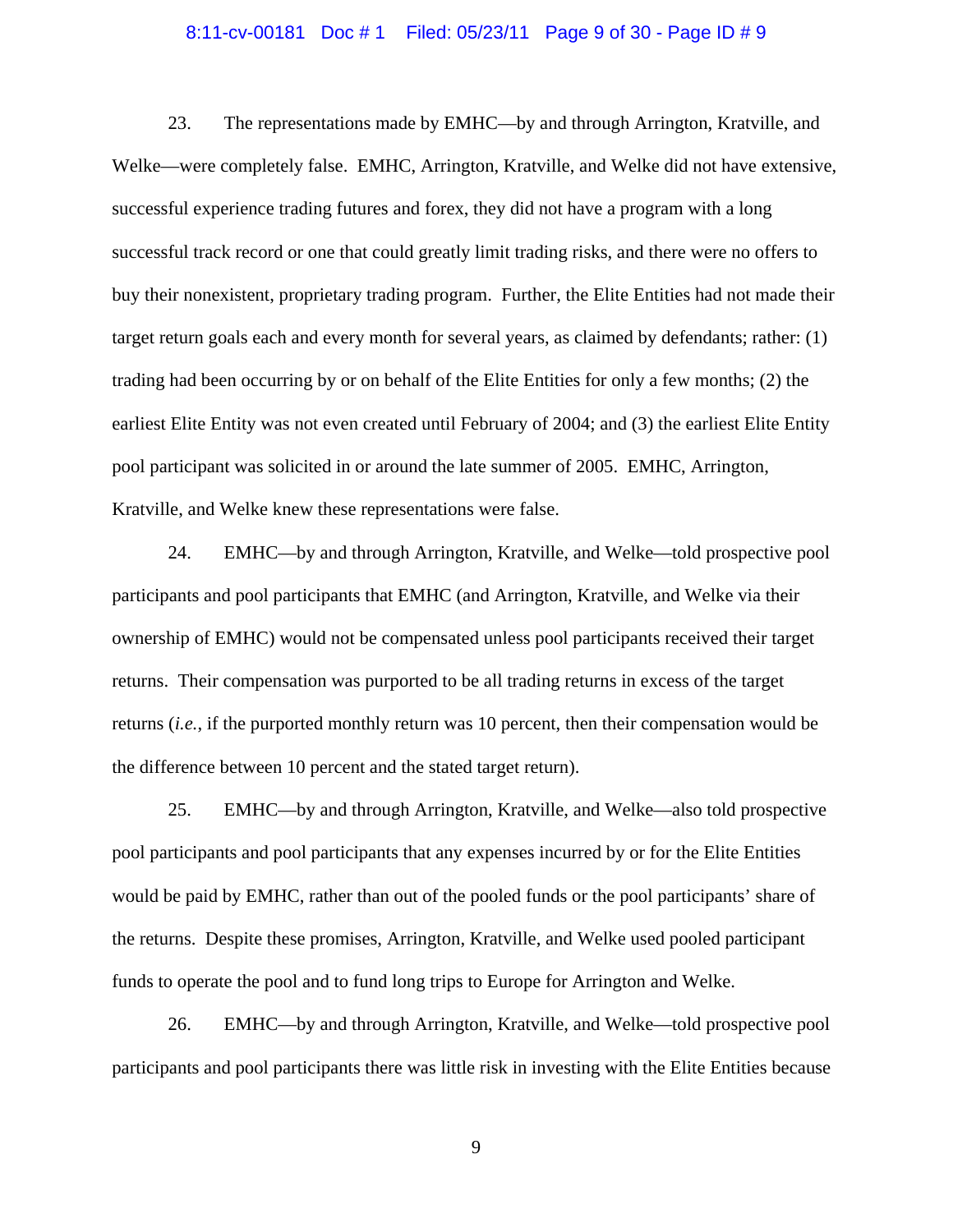## 8:11-cv-00181 Doc # 1 Filed: 05/23/11 Page 10 of 30 - Page ID # 10

only 5-10 percent of their funds would be invested at any one time. Each of these statements was false.

27. In addition to the above, EMHC—by and through Arrington, Kratville, and

Welke—made other representations to prospective pool participants and pool participants:

- Arrington told prospective pool participants and pool participants that the Elite Entities met the maximum target return of 6% for at least 42 consecutive months as of the fall 2005. He claimed the year-to-date returns, with compounding, in 2005 were 53.9% for customers at the 4% per month target-return level, 71.0% at the 5% per month target-return level, and 89.8% at the 6% per month target-return level. These statements were false;
- Some prospective pool participants and pool participants were referred to Welke by Arrington and Kratville. On those occasions, Welke acted as a reference for the Elite Entities, but did not disclose his interest and role with the Elite Entities. Rather, he posed as a like-minded pool participant with money invested in the Elite Entities for the long haul. He purported to provide an impartial reference vouching for Arrington's character; and
- Kratville told at least one then-prospective pool participant that he spent ten years developing and testing the trading program that the Elite Entities used and that the program had been making the target returns between four and five percent per month and sixty percent annually for the past forty months as of April 2006. Kratville also said that several companies offered to buy the program, but Kratville refused to sell it because the program was making so much money that there was no need to sell it. In addition, Kratville told the then-prospective pool participant that he was friends with Warren Buffet and that Warren Buffet's children invested with the Elite Entities. These statements were false. After the then-prospective pool participant decided to invest, Kratville referred him to Arrington to open the account.

28. EMHC—by and through Arrington, Kratville, and Welke—provided prospective

pool participants and pool participants with written marketing materials describing the Elite

Entities. These materials made several of the same misrepresentations described above, about

the purported performance of the Elite Entities, target-return tiers, and purported excellent risk

versus return.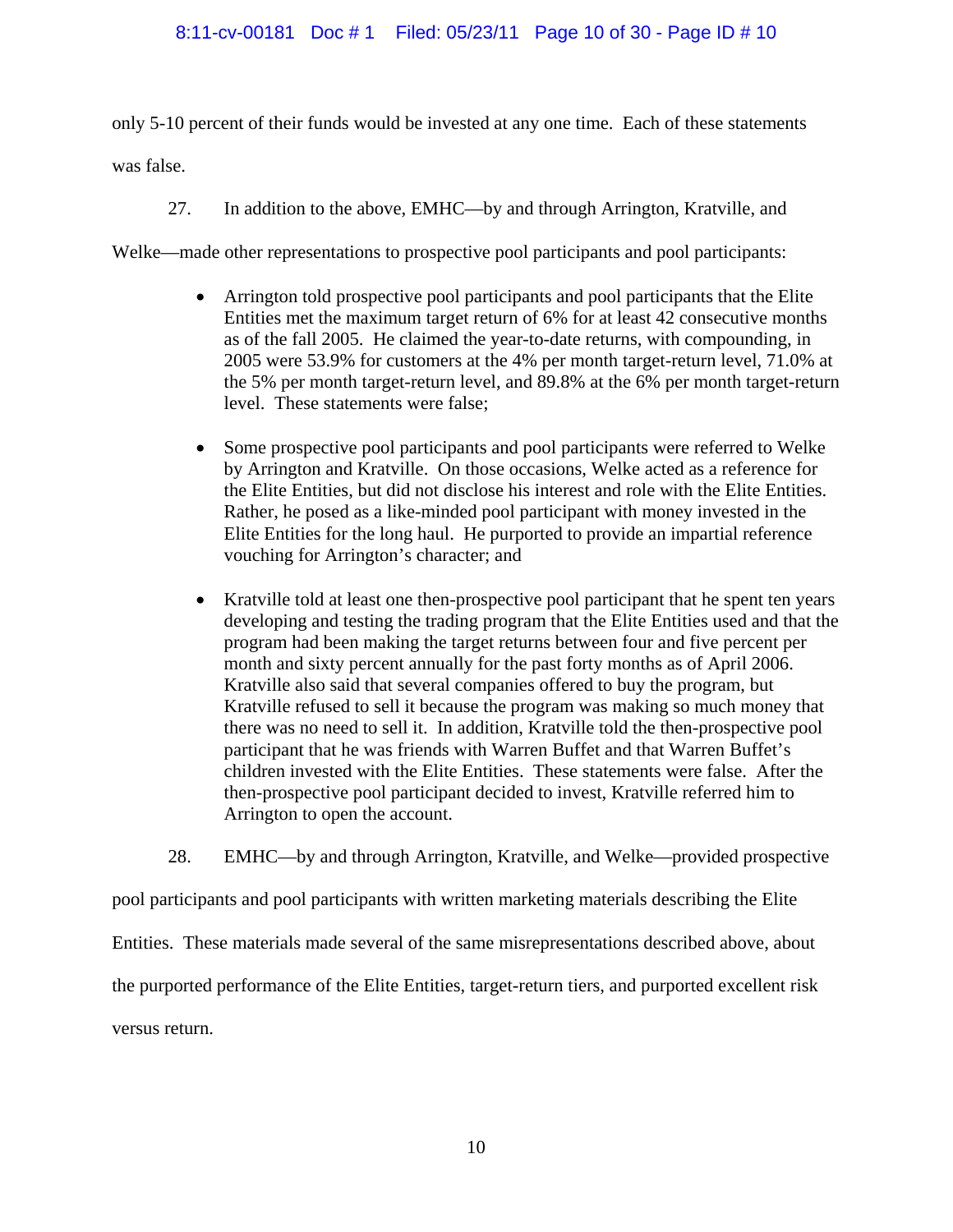## **Elite Entities Pool Participant Statements**

29. EMHC—by and through Arrington, Kratville, and Welke—emailed pool participants a monthly newsletter that discussed the Elite Entities' previous month's trading results, year-to-date returns, and that the target returns had been achieved for a certain number of consecutive months. For example, on November 7, 2005, Welke emailed an October 2005 newsletter to a pool participant that stated the Elite Entities hit the "maximum target goal of 6% for the 42nd consecutive month" and that the year-to-date returns at the three target return levels were 53.9% at the 4% target, 62.9% at the 5% target, and 79.1% at the 6% target. Each of these statements was false.

30. Elite Entities' pool participants also logged into their individual accounts on the Elite Entities' website (www.emholdings.com) to view, among other things, their account statements. In addition, at least one pool participant received his account statements by mail. The account statements purported to show pool participants' investment growing by the percentage return goal, compounded every month. The online and mailed statements viewed by several of the Elite Entities' pool participants showed purported gains every month from October 2005 through May 2006 that ranged from 2 percent to 6 percent. Each of these statements was false.

#### **The Elite Entities Become MJM and NIC**

31. On May 12, 2006, the State of Nebraska Department of Banking and Finance (Nebraska) sent EMHC a letter notifying EMHC that the sale of limited partnership investments implicated state law. Nebraska sought information from EMHC, including, among other things, to "identify the names and addresses of all officers of [EMHC], including the Executive Trader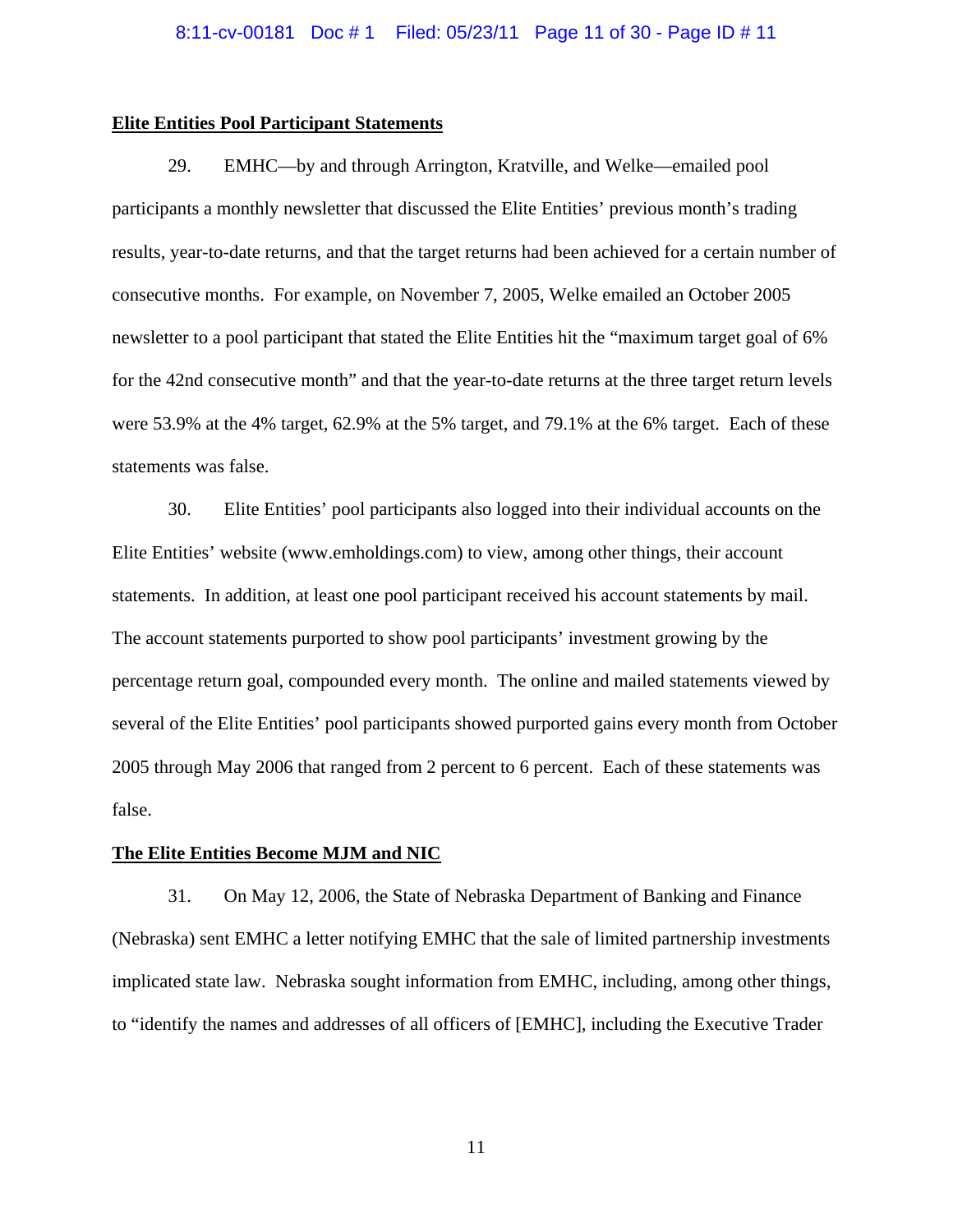## 8:11-cv-00181 Doc # 1 Filed: 05/23/11 Page 12 of 30 - Page ID # 12

and trading group." In the letter, Nebraska also stated that EMHC was prohibited from selling interests in the investment pool until the matter was resolved.

32. On May 26, 2006, in response to the letter from Nebraska, Kratville, as the attorney for and an owner of EMHC, made several representations, including that: (1) Arrington, Kratville, and Welke were the sole officers of EMHC; (2) Arrington, Kratville, and Welke were the trading group; (3) Arrington was the senior or executive trader because of his past experience with investment clubs; and (4) Kratville and Welke "have extensive trading experience. . . ." EMHC also agreed not to make any further offers or sales of investments in the Elite Entities. Kratville and Welke, acting on behalf of the Elite Entities, also met with Nebraska and reiterated those representations. Nebraska insisted the Elite Entities shut down because the Elite Entities were not operated in accordance with state law.

33. At about the same time that Arrington, Kratville, and Welke purported to shut down EMHC and the Elite Entities, they started a new group of entities—NIC LLC (NIC) and MJM Enterprises LLC (MJM)—to continue their fraudulent scheme. Similar to the Elite Entities, NIC was the investment pool, in which pool participants invested, and MJM was the controlling member that managed NIC. Arrington, Kratville, and Welke equally owned MJM. Through their ownership of MJM, Arrington, Kratville, and Welke exerted total control over NIC.

34. Rather than tell Nebraska about NIC and MJM, Arrington, Kratville, and Welke led Nebraska into believing they were following Nebraska's directive. While setting up NIC and MJM and to demonstrate that the Elite Entities were shutting down, Arrington, Kratville, and Welke asked each pool participant for a notarized signature acknowledging, falsely, that the Elite Entities had returned that pool participant's funds. Arrington, Welke, and Kratville then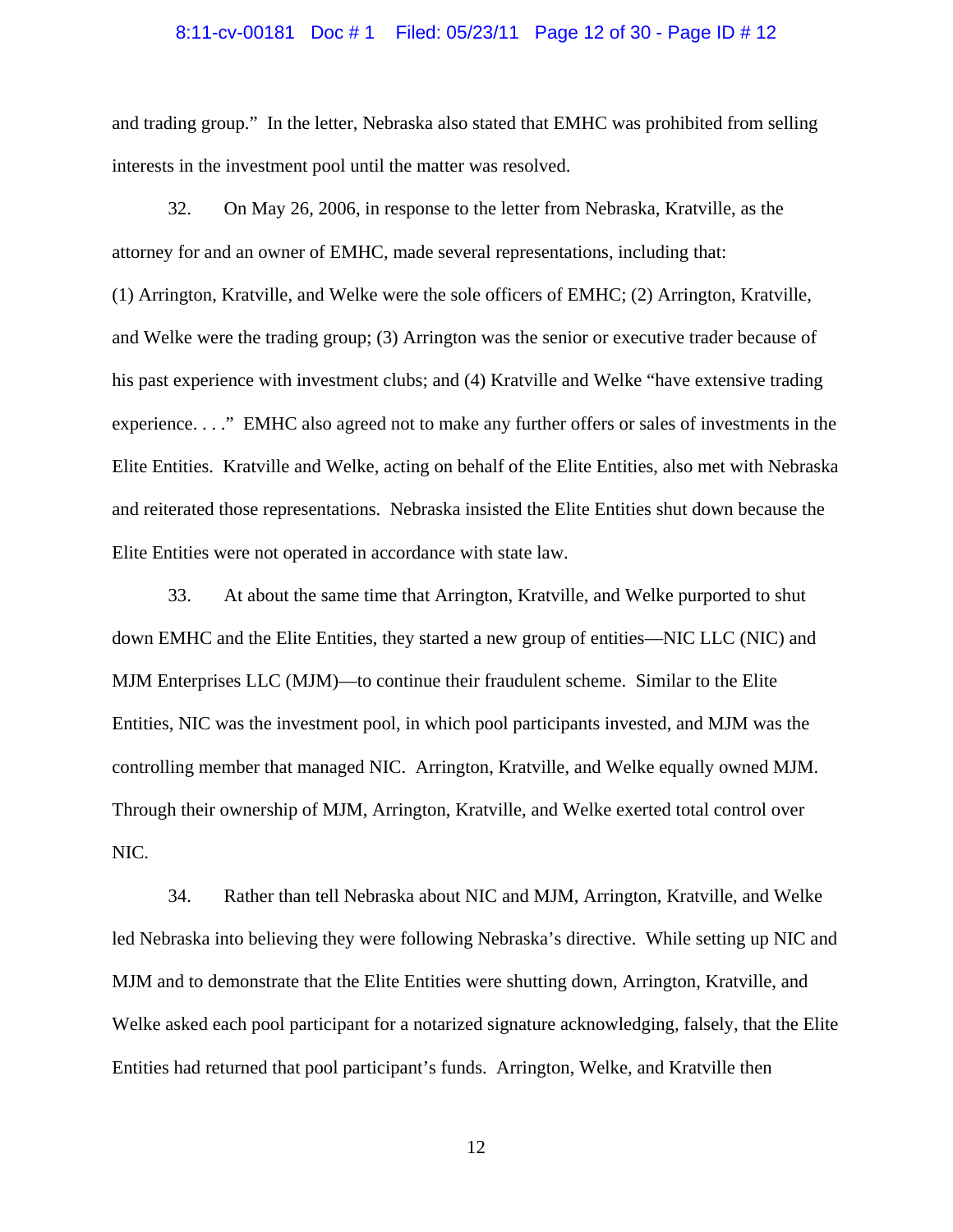## 8:11-cv-00181 Doc # 1 Filed: 05/23/11 Page 13 of 30 - Page ID # 13

convinced the Elite Entities' pool participants into signing the documents, by among other things, lying about why Nebraska sought to shut down the Elite Entities. On the same day that Arrington, Kratville, and Welke sent the letter seeking a notarized signature from the Elite Entities' pool participants, the three sent a second letter to the pool participants, in which they provided a purportedly "accurate rollover balance" and cautioned further that "[t]his is an internal document for you only. Do not provide this information to anyone."

35. In August and September 2006, EMHC—by and through Kratville—forwarded to Nebraska the notarized documents with the Elite Entities' pool participants' acknowledgement that their funds had been returned. EMHC—by and through Kratville—also informed Nebraska that Arrington, Kratville, and Welke decided to dissolve EMHC and the Elite Entities. Arrington, Kratville, and Welke did not disclose to Nebraska that they had started MJM, an unregistered CPO (for which they were unregistered APs), and NIC.

## **NIC and MJM Continued to Use Misrepresentations in Soliciting Customers**

36. Upon information and belief, from July 2006 until at least September 2007, MJM—by and through Arrington, Kratville, and Welke—made substantially similar representations to prospective pool participants and pool participants of NIC (as they had done to pool participants and prospective pool participants of the Elite Entities), including representations that pool participants' funds would be traded in futures and forex, that investment pools they controlled had been extremely profitable and had met or exceeded target returns for several years, and that no more than 10 percent of a pool participant's money would be at risk at any one time. MJM, Arrington, Kratville, and Welke each knew that each of these representations was false.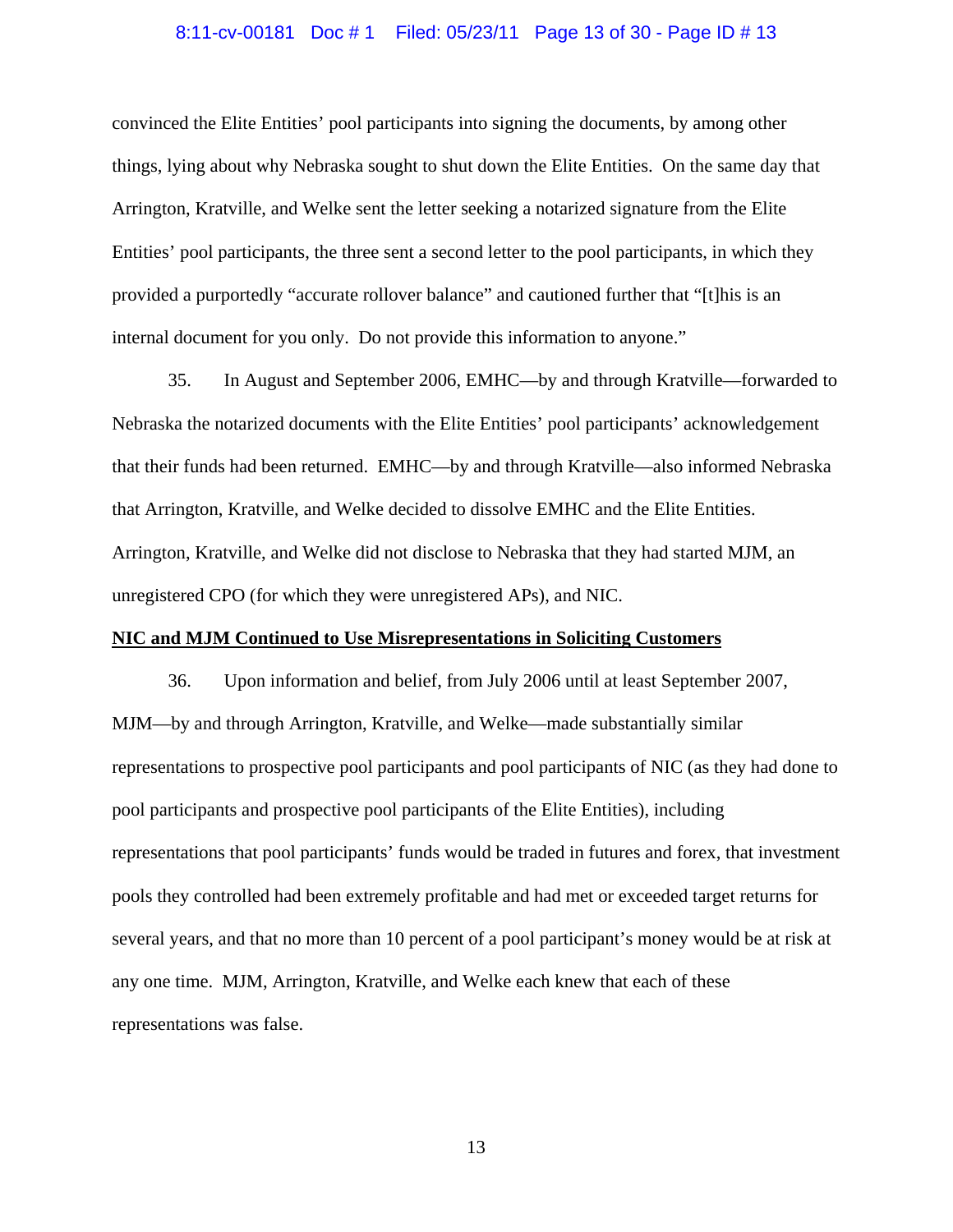## 8:11-cv-00181 Doc # 1 Filed: 05/23/11 Page 14 of 30 - Page ID # 14

37. Further, MJM—by and through Arrington—represented the following to certain pool participants regarding NIC's trading:

- that Arrington was NIC's trader and that he developed the trading program that NIC used;
- that he tested the program for over a year using his father's money to trade;
- that he was offered several million dollars to sell the program, but he refused because he could make more money using it himself; and
- that the program had never lost money.

Each of these representations was false.

38. MJM—by and through Arrington—also represented the following to certain pool participants:

- that Arrington used to do all of the trading himself, but became too busy handling other aspects of the business;
- that NIC employed traders, who traded 24 hours a day, seven days a week;
- that in the beginning, NIC employed six of the top ten traders in the world, but as of March 2007, NIC employed nine of the top ten.

Each of these statements was false.

## **MJM and NIC Customer Statements**

39. Many NIC pool participants accessed their account statements through the NIC website (www.nicllc.org) and at least one pool participant received statements via mail. The statements included, among other things, the principal contributed by the pool participants, the purported monthly returns expressed as both a percentage and dollar amount, and the ending balances. The statements provided to at least several NIC pool participants showed gains every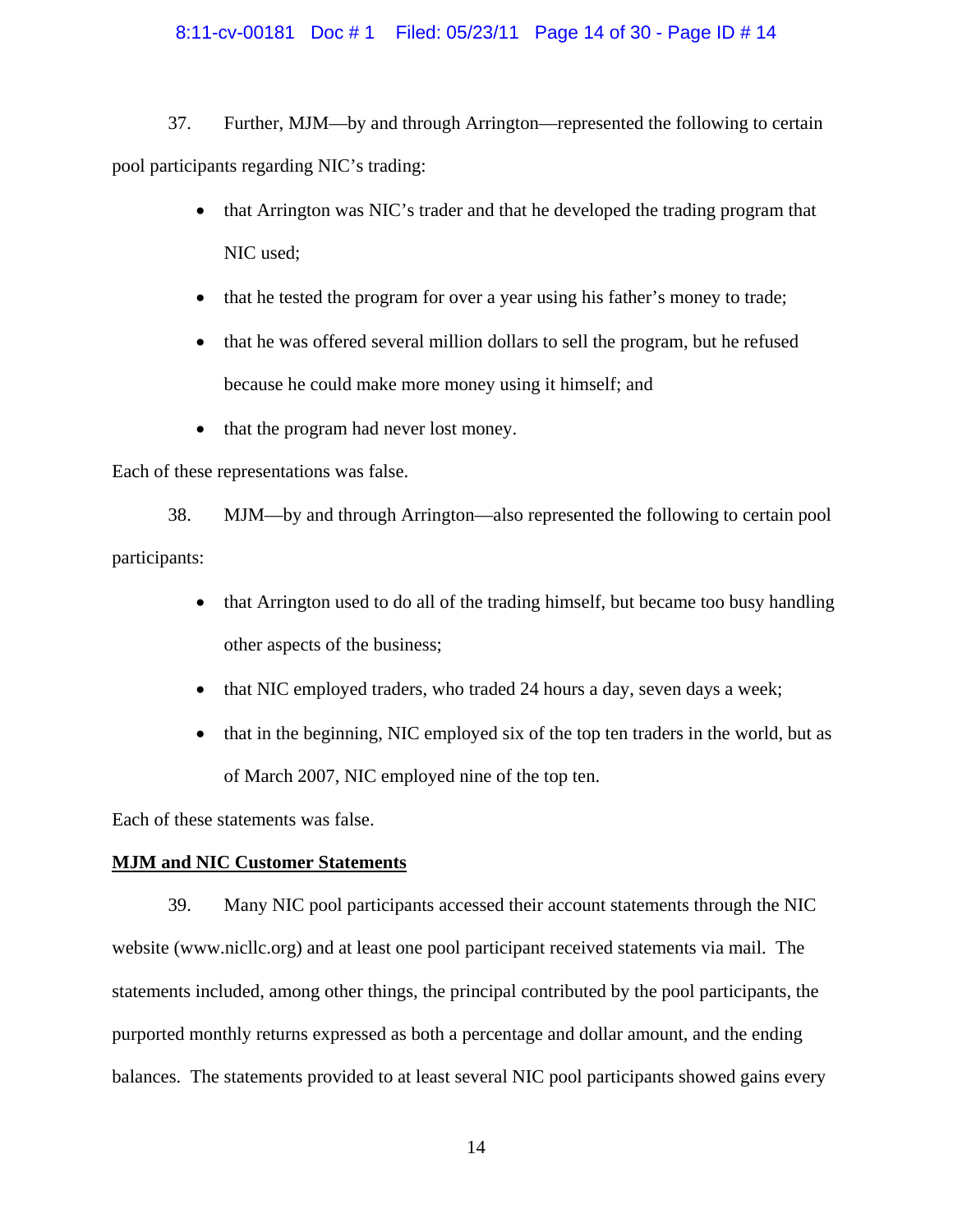## 8:11-cv-00181 Doc # 1 Filed: 05/23/11 Page 15 of 30 - Page ID # 15

month from January 2006 through June 2007 that ranged from 3.01% to 4.5%. The monthly returns as expressed in dollars and month-end balances also reflected these purported gains. These statements were all false.

40. Beginning in November 2006 and continuing through August 2007, NIC traded forex and options with newly acquired pool participant funds. NIC, Arrington, Kratville, and Welke, however, never told pool participants that their funds would be used to trade options. Moreover, contrary to the statements provided to pool participants, there were numerous months in which trading on behalf of NIC resulted in significant losses.

41. Further, the NIC statements provided to those NIC pool participants who were former Elite Entities' pool participants were false. The account balances and returns on the NIC statements did not reflect that the trading on behalf of the Elite Entities ultimately resulted in a total loss; instead, the NIC statements to former Elite Entities' pool participants purported to show principal (that, in fact, had already been lost) and consistent gains (that did not exist).

42. By July 2007, NIC's forex and options trading had resulted in a total loss as well. MJM—by and through Arrington—informed NIC pool participants of this total loss beginning in or about October 2007. However, MJM—by and through Arrington—continued to falsely represent, as late as at least July 2008, the timing of the pool participants' losses.

43. In total, defendants lost almost \$3 million (including fees and commissions) trading futures, forex, and options on forex with the Elite Entities pool participants' and NIC pool participants' funds.

44. Through their fraudulent scheme, defendants misappropriated more than \$1.5 million in pool participant funds. They used, at a minimum, more than \$700,000 in pool participant funds to, among other things, pay for golf club memberships, travel, and dining for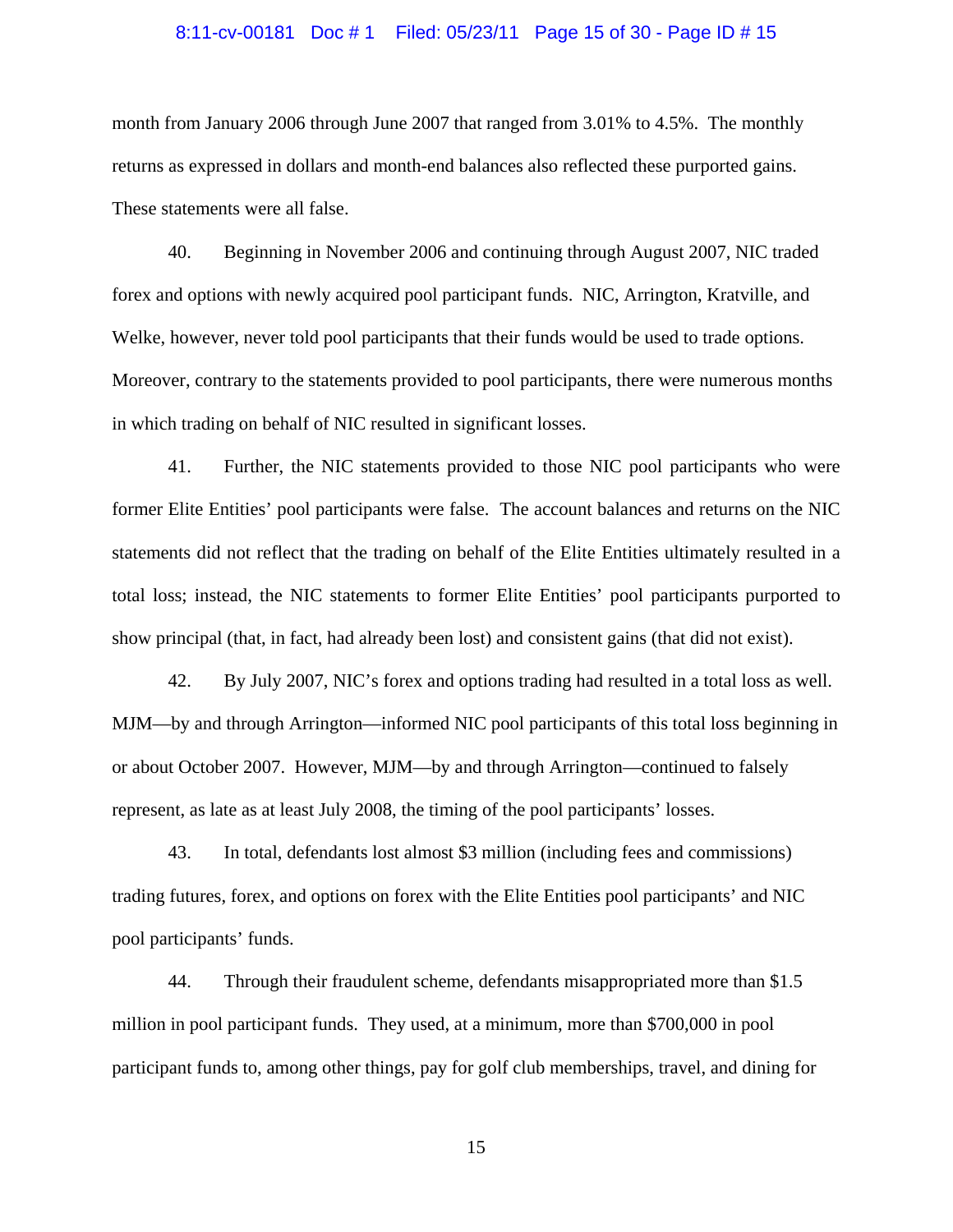## 8:11-cv-00181 Doc # 1 Filed: 05/23/11 Page 16 of 30 - Page ID # 16

Arrington, Kratville, and Welke; cover various other expenses on behalf of all defendants; and pay themselves and their family members. In addition, defendants used more than \$850,000 in pool participant funds to make Ponzi payments to certain pool participants.

45. With respect to defendants' forex-related conduct on or after June 18, 2008, neither defendants nor the FCMs that were counterparties to the forex transactions entered into and /or contemplated by defendants and the pool participants were financial institutions, registered broker dealers (or their associated persons), insurance companies, bank holding companies, or investment bank holding companies.

46. Furthermore, neither defendants nor the pool participants who provided funds to the defendants were "eligible contract participants" as that term is defined in the Act. *See* Section  $1a(12)(A)(v)$  of the Act, to be codified at 7 U.S.C. §  $1a(12)$  (an "eligible contract" participant," as relevant here, is "a corporation . . . that has total assets exceeding \$10,000,000 . . ." or an individual with total assets in excess of (i) \$10 million, or (ii) \$5 million and who enters the transaction "to manage the risk associated with an asset owned or liability incurred, or reasonably likely to be owned or incurred, by the individual").

47. Finally, defendants traded foreign currency on a margined or leveraged basis in the trading accounts containing pool participants' funds. The foreign currency transactions conducted by defendants neither resulted in delivery within two days nor created an enforceable obligation to deliver between a seller and buyer that had the ability to deliver and accept delivery, respectively, in connection with their lines of business. Rather, these foreign currency contacts remained open from day to day and ultimately were offset without anyone making or taking delivery of actual currency (or facing an obligation to do so).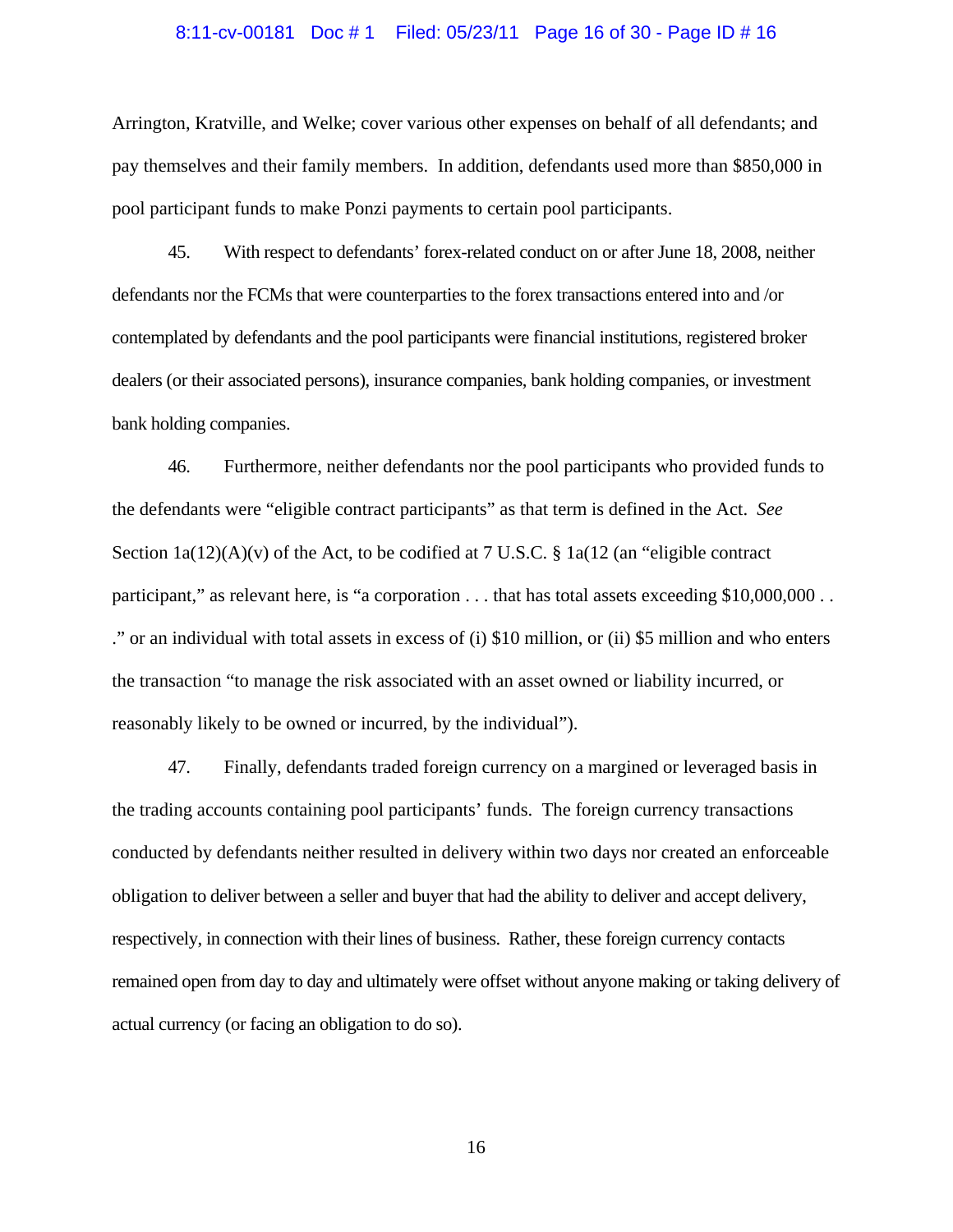## **VIOLATIONS OF THE ACT AND REGULATIONS**

## **COUNT ONE—AGAINST ALL DEFENDANTS FRAUD IN CONNECTION WITH FUTURES AND FOREX**

## **Violations of Section 4b(a)(2)(i)-(iii) of the Act, 7 U.S.C. § 6b(a)(2)(i)-(iii) (2006), and**  Section  $4b(a)(1)(A)-(C)$  and  $4b(a)(2)(A)-(C)$  of the Act, as Amended by the CRA, to be **codified at 7 U.S.C. § 6b(a)(1)(A)-(C) and 7 U.S.C. § 6b(a)(2)(A)-(C)**

48. The allegations set forth in paragraphs 1 through 47 are re-alleged and

incorporated herein by reference.

49. With respect to conduct occurring prior to June 18, 2008, Section 4b(a)(2)(i)-(iii)

of the Act,  $7 \text{ U.S.C. }$   $\frac{6}{9}$  6b(a)(2)(i)-(iii) (2006), makes it unlawful

for any person, in or in connection with any order to make, or the making of any contract of sale of any commodity for future delivery, made or to be made, for or on behalf of any other person if such contract for future delivery is or may be used for (A) hedging any transaction in interstate commerce in such commodity, or the products or byproducts thereof, or (B) determining the price basis of any transaction in interstate commerce in such commodity, or (C) delivering any such commodity sold, shipped or received in interstate commerce for the fulfillment thereof –

(i) to cheat or defraud or attempt to cheat or defraud such other person;

(ii) willfully to make or caused to be made to such other person any false report or statement thereof, or willfully to enter or caused to be entered for such other person any false record thereof;

(iii) willfully to deceive or attempt to deceive such other person by any means whatsoever in regard to any such order or contract or the disposition or execution of any such order or contract, or in regard to any act of agency performed with respect to such order or contract for such person.

50. With respect to conduct occurring on or after June 18, 2008,

Section  $4b(a)(1)(A)-(C)$  and Section  $4b(a)(2)(A)-(C)$  of the Act, as amended by the CRA, to be

codified at 7 U.S.C. §  $6b(a)(1)(A)-(C)$ , make it unlawful

(1) for any person, in or in connection with any order to make, or the making of, any contract of sale of any commodity in interstate commerce or for future delivery that is made, or to be made, on or subject to the rules of a designated contract market, for or on behalf of any other person; or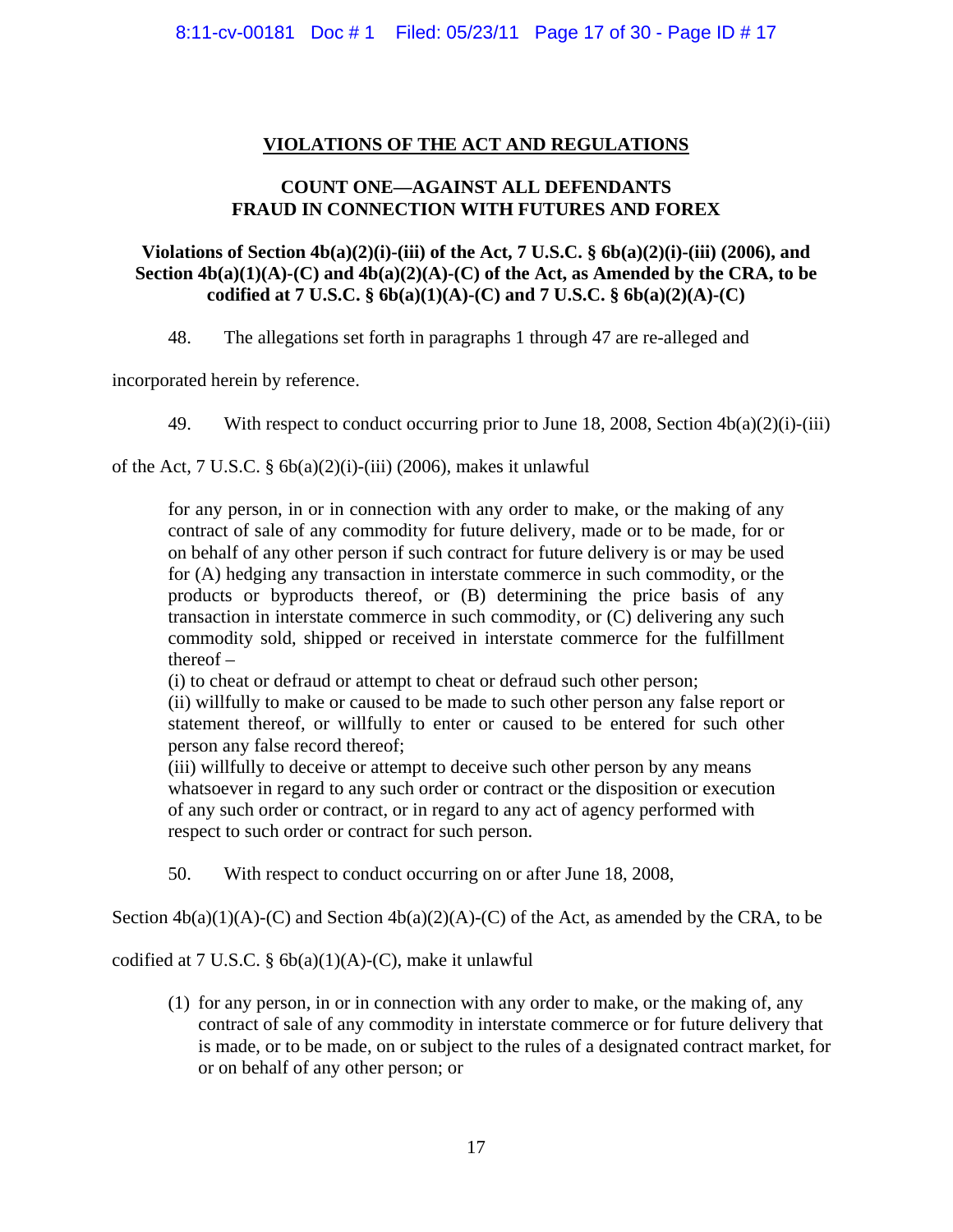(2) for any person, in or in connection with any order to make, or the making of, any contract of sale of any commodity for future delivery, or other agreement, contract, or transaction subject to paragraphs (1) and (2) of section  $5a(g)$ , that is made, or to be made, for or on behalf of, or with, any other person, other than on or subject to the rules of a designated contract market–

(A) to cheat or defraud or attempt to cheat or defraud the other person; (B) willfully to make or cause to be made to the other person any false report or statement or willfully to enter or cause to be entered for the other person any false record;

(C) willfully to deceive or attempt to deceive the other person by any means whatsoever in regard to any order or contract or the disposition or execution of any order or contract, or in regard to any act of agency performed, with respect to any order or contract for or, in the case of paragraph (2), with the other person.

51. As described above, beginning in approximately August 2005 and continuing

through at least July 2008, Arrington, Kratville, Welke, MJM (by and through Arrington,

Kratville, and Welke), and EMHC (by and through Arrington, Kratville, and Welke) cheated or

defrauded or attempted to cheat or defraud pool participants and prospective pool participants

and willfully deceived or attempted to deceive pool participants and prospective pool participants

by, among other things, knowingly (i) misappropriating pool participant funds;

(ii) misrepresenting futures and forex trading activity that purportedly occurred on behalf of pool participants, as well as purported returns pool participants would and did receive by virtue of these futures and forex trades; (iii) making, causing to be made, and distributing reports and statements to pool participants or prospective pool participants that contained false futures and forex trading activity, false profits generated from such activity, and other misinformation; and (iv) making fraudulent misrepresentations about the risks of trading futures and forex—all in violation of Section  $4b(a)(2)(i)$ -(iii) of the Act, 7 U.S.C. §  $6b(a)(2)(i)$ -(iii) (2006), for conduct occurring prior to June 18, 2008; Section  $4b(a)(1)(A)-(C)$  of the Act, as amended by the CRA, to be codified at 7 U.S.C. § 6b(a)(1)(A)-(C), for futures-related conduct occurring on or after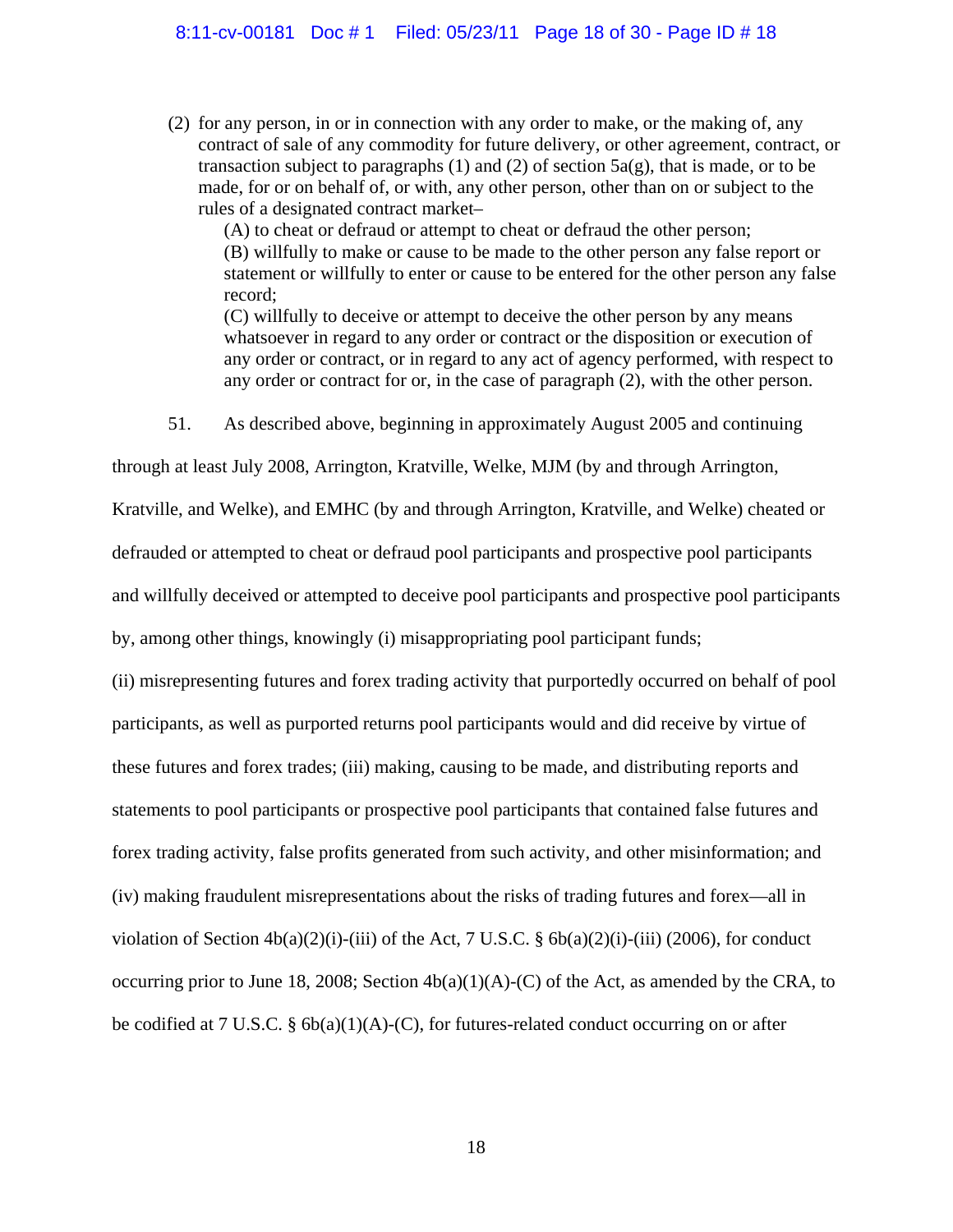#### 8:11-cv-00181 Doc # 1 Filed: 05/23/11 Page 19 of 30 - Page ID # 19

June 18, 2008; and Section  $4b(a)(2)(A)-(C)$  of the Act, as amended by the CRA, to be codified at 7 U.S.C. § 6b(a)(2)(A)-(C), for forex-related conduct occurring on or after June 18, 2008.

52. The foregoing acts, misrepresentations, omissions, and failures of Arrington, Kratville, and Welke, occurred within the scope of their agency, employment, or office with EMHC and MJM; therefore, EMHC and NIC are liable for these acts pursuant to Section 2(a)(1)(B) of the Act, 7 U.S.C. § 2 (a)(1)(B) (2006), and Regulation 1.2, 17 C.F.R. § 1.2 (2010).

53. Arrington, Kratville, and Welke controlled EMHC and MJM, directly or indirectly, and did not act in good faith or knowingly induced, directly or indirectly, EMHC's and MJM's conduct alleged in this count. Therefore, pursuant to Section 13(b) of the Act, 7 U.S.C. § 13c(b) (2006), Arrington, Kratville, and Welke are liable for EMHC's and MJM's violations of Section  $4b(a)(2)(i)$ -(iii) of the Act, 7 U.S.C. §  $6b(a)(2)(i)$ -(iii) (2006).

54. Arrington, Kratville, Welke, MJM (by and through Arrington, Kratville, and Welke), and EMHC (by and through Arrington, Kratville, and Welke) engaged in the acts and practices described above knowingly or with reckless disregard for the truth.

55. Each misappropriation, issuance of a false report, misrepresentation or omission of material fact, including but not limited to those specifically alleged herein is alleged as a separate and distinct violation of Section  $4b(a)(2)(i)$ -(iii) of the Act, 7 U.S.C. §  $6b(a)(2)(i)$ -(iii) (2006), for conduct occurring prior to June 18, 2008; Section  $4b(a)(1)(A)-(C)$  of the Act, as amended by the CRA, to be codified at 7 U.S.C.  $\S$  6b(a)(1)(A)-(C), for futures-related conduct occurring on or after June 18, 2008; and Section  $4b(a)(2)(A)-(C)$  of the Act, as amended by the CRA, to be codified at 7 U.S.C.  $\S$  6b(a)(2)(A)-(C), for forex-related conduct occurring on or after June 18, 2008.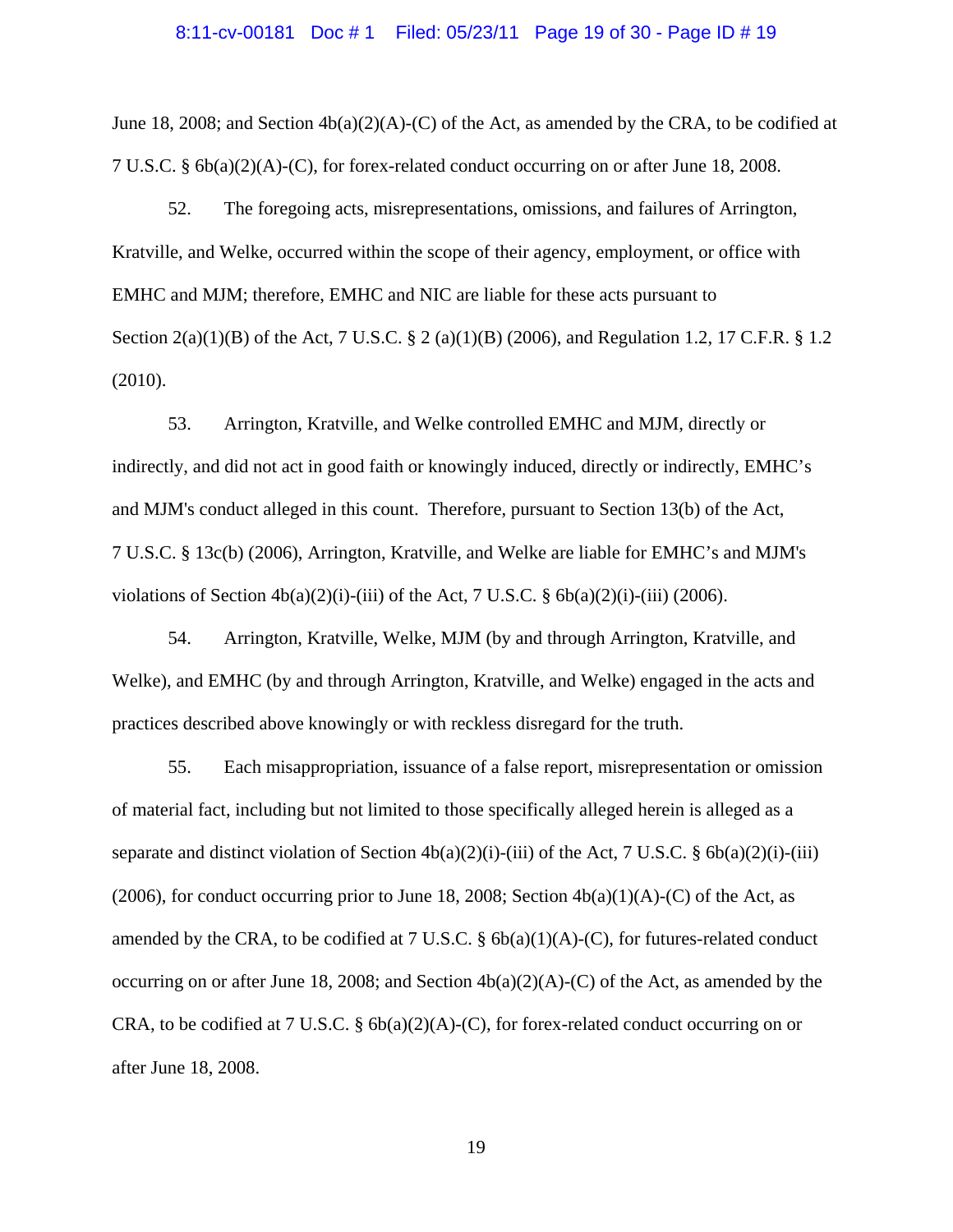## **COUNT TWO—AGAINST ALL DEFENDANTS FRAUD BY COMMODITY POOL OPERATORS**

## **Violations of Section 4<sup>o</sup>(1) of the Act, 7 U.S.C. § 6<sup>o</sup>(1) (2006), and Regulation 4.41, 17 C.F.R. § 4.41(2010)**

56. The allegations set forth in paragraphs 1 through 55 are re-alleged and

incorporated herein by reference.

57. As defined in Regulation 1.3(cc) a CPO is

any person engaged in a business which is of the nature of an investment trust, syndicate, or similar form of enterprise, and who, in connection therewith, solicits, accepts, or receives from others, funds, securities, or property, either directly or through capital contributions, the sale of stock or other forms of securities, or otherwise, for the purpose of trading in any commodity for future delivery or commodity option on or subject to the rules of any contact market, but does not include such persons not within the intent of this definition as the Commission may specify by rule or regulation or by order.

58. As defined by Regulation 1.3(aa)(3), 17 C.F.R. § 1.3(aa)(3) (2010), an AP of a

CPO is any natural person associated with a CPO

as a partner, officer, employee, consultant, or agent (or any natural person occupying a similar status or performing similar functions), in any capacity which involves (i) the solicitation of funds, securities, or property for participation in a commodity pool or (ii) the supervision of any person or persons so engaged.

59. Section  $4o(1)$  of the Act, 7 U.S.C. §  $6o(1)$  (2006), prohibits CPOs and APs of

CPOs from using the mails or any other means of interstate commerce to:

(A) employ any device, scheme or artifice to defraud any client or participant or prospective client or participant; or (B) engage in any transaction, practice or course of business which operates as a fraud or deceit upon any client or participant or prospective participant.

60. Regulation 4.41(a)(1) and (2), 17 C.F.R. § 4.41(a)(1) & (2) (2010), provides that

no CPO or principal of a CPO may advertise in a manner that:

(1) Employs any device, scheme or artifice to defraud any participant or client or prospective participant or client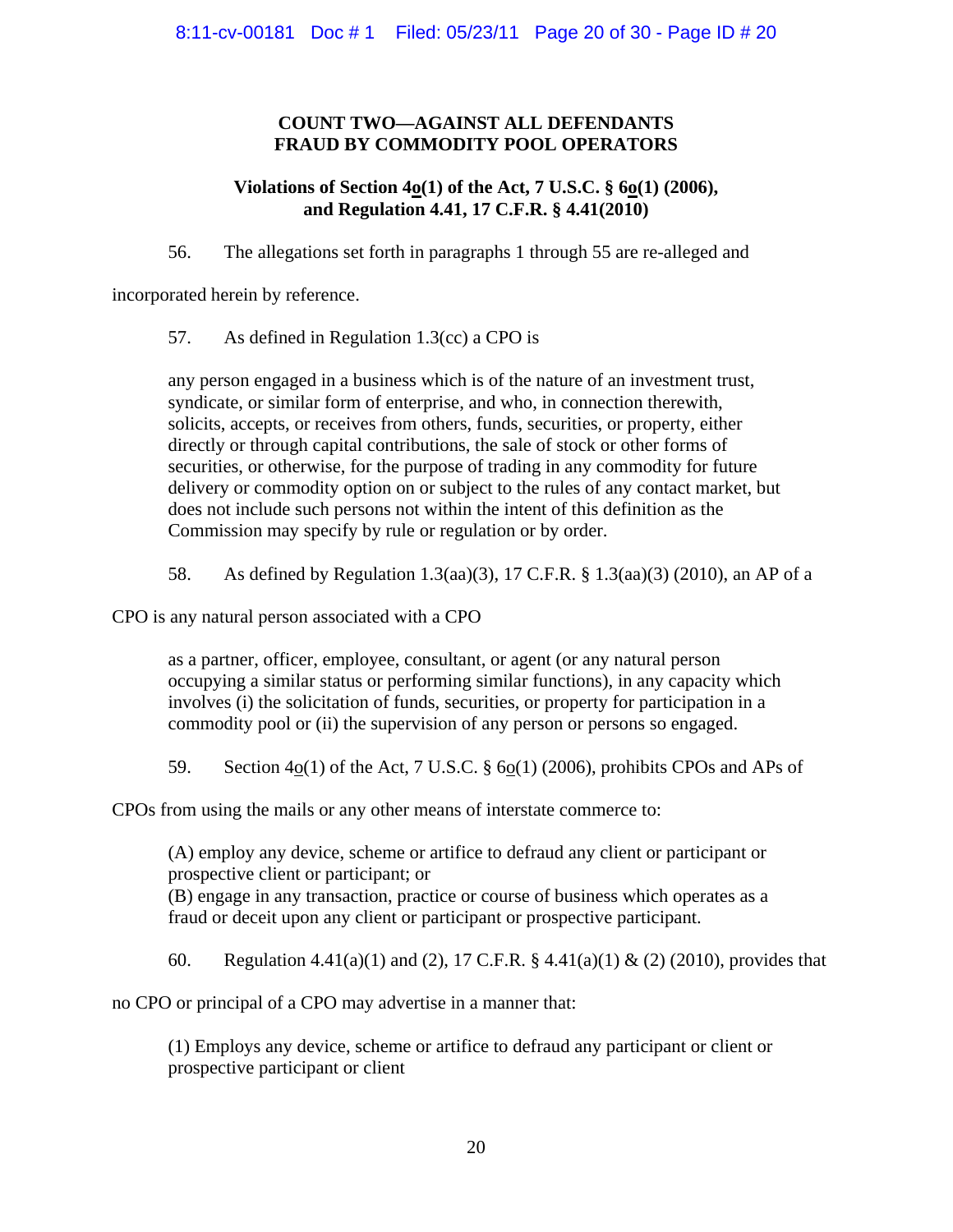## 8:11-cv-00181 Doc # 1 Filed: 05/23/11 Page 21 of 30 - Page ID # 21

(2) Involves any transaction, practice or course of business which operates as a fraud or deceit upon any participant or client or any prospective participant or client.

61. From at least August 2005 until at least July 2006, EMHC acted as a CPO by soliciting, accepting, or receiving funds from others while engaged in a business that is of the nature of an investment trust, syndicate, or similar form of enterprise, for the purpose of trading in futures or commodity options. During this same period, Arrington, Kratville, and Welke acted as APs of EMHC.

62. From at least July 2006 until at least July 2008, MJM acted as a CPO by soliciting, accepting, or receiving funds from others and while engaged in a business that is of the nature of an investment trust, syndicate, or similar form of enterprise, for the purpose of trading in futures and commodity options. During this same period, Arrington, Kratville, and Welke acted as APs of MJM.

63. EMHC, MJM, and their respective APs (*i.e.*, Arrington, Kratville, and Welke) employed a device, scheme or artifice to defraud pool participants and prospective pool participants or engaged in a transaction, practice, or course of business which operated as a fraud or deceit upon the Elite Entities and NIC pool participants and prospective Elite Entities and NIC pool participants in violation of Section  $4o(1)$  of the Act, 7 U.S.C. § 6o(1) (2006), by (i) misappropriating pool participant funds; (ii) misrepresenting pool trading activity (including futures, options, and forex activity) that purportedly occurred on behalf of pool participants, as well as purported returns pool participants would and did receive by virtue of the trading activity; (iii) making, causing to be made, and distributing reports and statements to pool participants or prospective pool participants that contained false futures, options, and forex trading activity, false profits generated from such activity, and other misinformation; and (iv)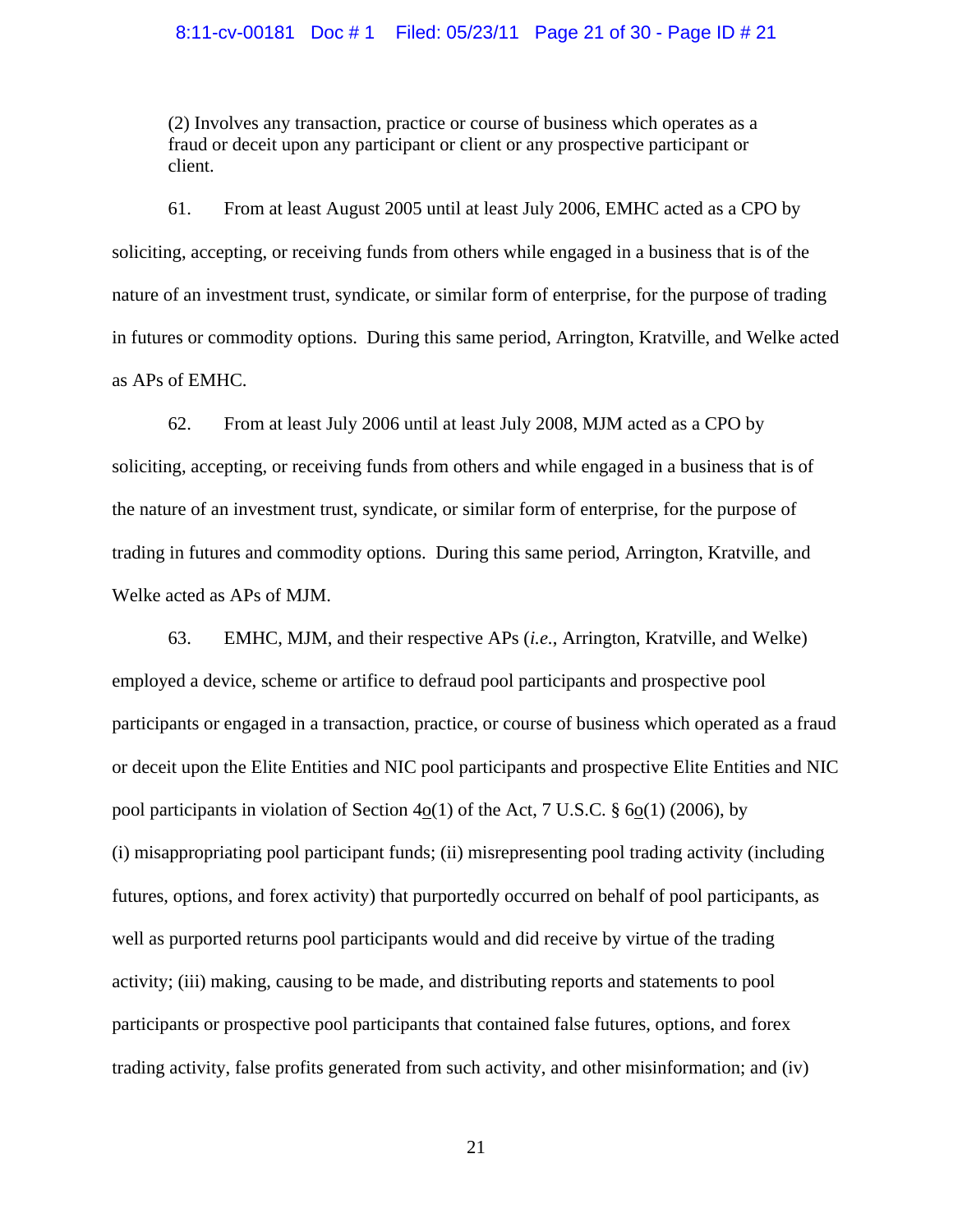#### 8:11-cv-00181 Doc # 1 Filed: 05/23/11 Page 22 of 30 - Page ID # 22

making fraudulent misrepresentations about the risks of trading futures, options, and forex. The material misrepresentations and omissions also constitute violations of Regulation  $4.41(a)(1)$  and (2), 17 C.F.R. § 4.41(a)(1) and (2) (2010), by defendants.

64. The foregoing acts, misrepresentations, omissions, and failures of Arrington, Kratville, and Welke, occurred within the scope of their agency, employment, or office with EMHC and MJM; therefore, EMHC and NIC are liable for these acts pursuant to Section 2(a)(1)(B) of the Act, 7 U.S.C. § 2 (a)(1)(B) (2006), and Regulation 1.2, 17 C.F.R. § 1.2 (2010).

65. Arrington, Kratville, and Welke controlled EMHC and MJM, directly or indirectly, and did not act in good faith or knowingly induced, directly or indirectly, EMHC's and MJM's conduct alleged in this count. Therefore, pursuant to Section 13(b) of the Act, 7 U.S.C. § 13c(b) (2006), Arrington, Kratville, and Welke are liable for EMHC's and MJM's violations of Section 4o(1) of the Act, 7 U.S.C.  $\S$  6o(1) (2006), and Regulation 4.41(a), 17 C.F.R. § 4.41(a) (2010).

66. Arrington, Kratville, Welke, MJM (by and through Arrington, Kratville, and Welke), and EMHC (by and through Arrington, Kratville, and Welke) engaged in the acts and practices described above knowingly or with reckless disregard for the truth.

67. Each misappropriation, issuance of false report, misrepresentation or omission of material fact, including but not limited to those specifically alleged herein is alleged as a separate and distinct violation of Section 4o(1) of the Act, 7 U.S.C. § 6o(1) (2006), and Regulation 4.41(a), 17 C.F.R. § 4.41(a) (2010).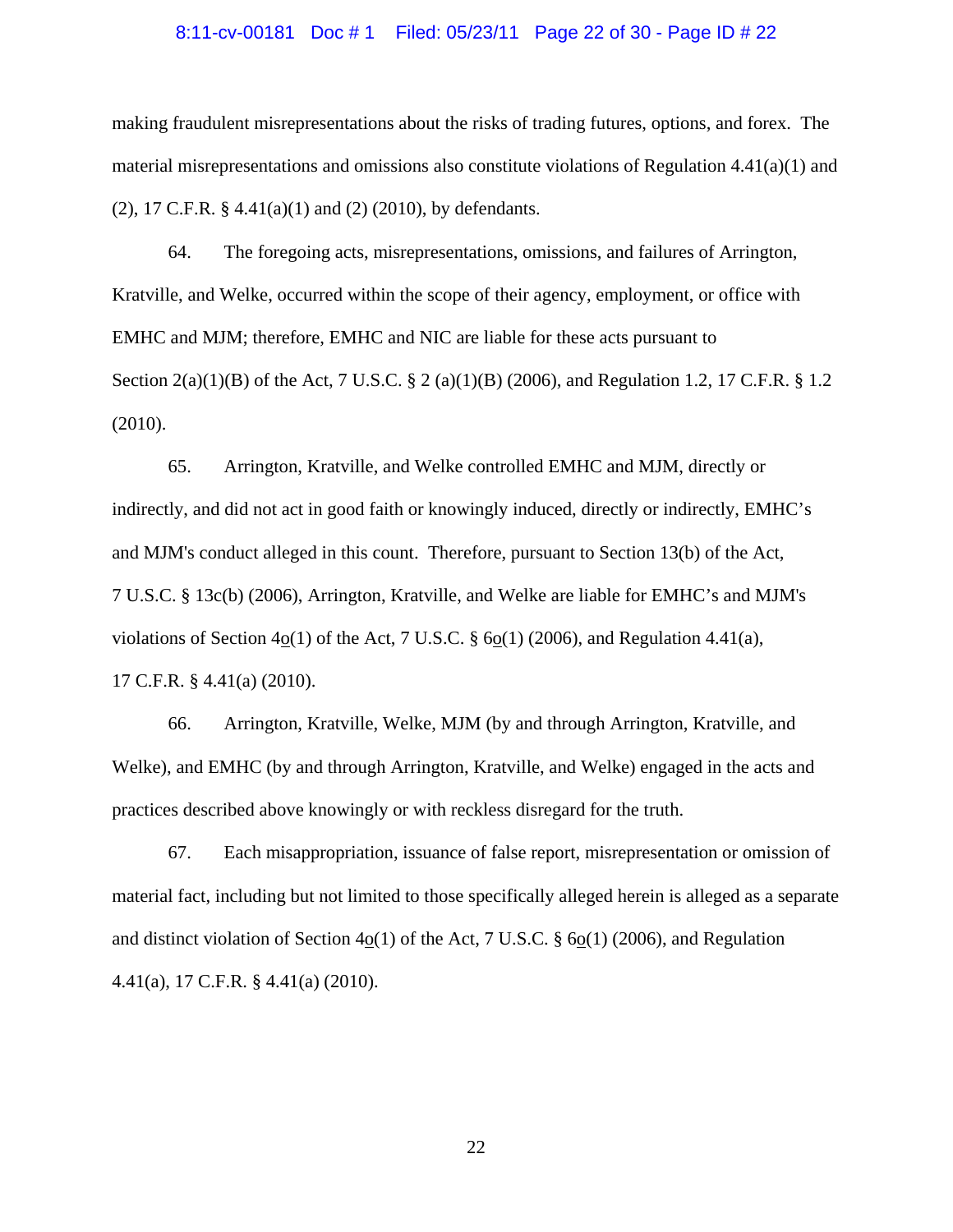## **COUNT THREE—AGAINST MJM, ARRINGTON, KRATVILLE, AND WELKE FRAUD IN CONNECTION WITH OPTIONS**

## **Violations of Section 4c(b) of the Act, 7 U.S.C. § 6c(b) (2006), and Regulation 33.10, 17 C.F.R. § 33.10 (2010)**

68. The allegations set forth in paragraphs 1 through 67 are re-alleged and

incorporated herein by reference.

69. Section 4c(b) states that:

No person shall offer to enter into, enter into or confirm the execution of, any transaction involving any commodity regulated under this act which is of the character of or is commonly known to the trade as an "option", "privilege", "indemnity", "bid", "offer", "put", "call", "advance guaranty", or "decline guaranty", contrary to any rule, regulation, or order of the Commission prohibiting any transaction or allowing any such transaction under such terms and conditions as the Commission shall prescribe.

70. Regulation 33.10, 17 C.F.R. § 33.10, provides that it is:

Unlawful for any person directly or indirectly (a) to cheat or defraud or attempt to heat or defraud any other person; (b) to make or cause to be made to any other person any false report or statement thereof or cause to be entered for any person any false record thereof; (c) to deceive or attempt to deceive any other person by any means whatsoever in or in connection with an offer to enter into, the entry into, the confirmation of the execution of, or the maintenance of, any commodity option transaction.

71. From at least December 2006 until at least July 2008, Arrington, Kratville, Welke,

and MJM (by and through Arrington, Kratville, and Welke) have cheated or defrauded or attempted to cheat or defraud the NIC pool participants and prospective pool participants by (i) misappropriating pool participant funds; (ii) failing to disclose options trading activity that occurred on behalf of pool participants; (iii) misrepresenting purported returns pool participants would and did receive by virtue of these options trades; (iv) making, causing to be made, and distributing reports and statements to pool participants or prospective pool participants that omitted options trading activity and that contained false profits and other misinformation; and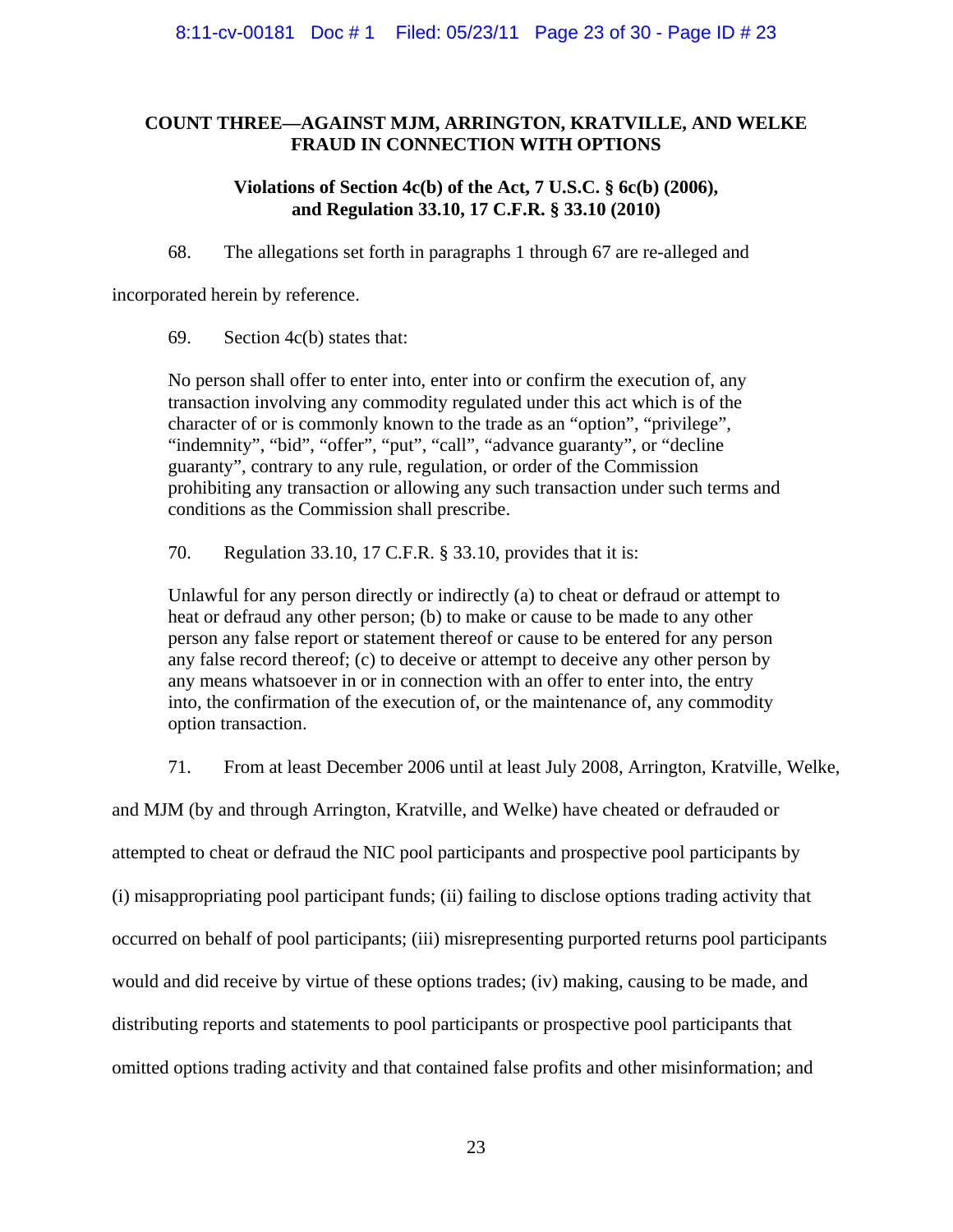## 8:11-cv-00181 Doc # 1 Filed: 05/23/11 Page 24 of 30 - Page ID # 24

(iv) making fraudulent misrepresentations about the risks of trading options, and other misinformation, all in violation of Section 4c(b) of the Act, 7 U.S.C.  $\S$  6c(b) (2006), and Regulation 33.10, 17 C.F.R. § 33.10 (2010).

72. Arrington, Kratville, Welke, and MJM (by and through Arrington, Kratville, and Welke) engaged in the acts and practices described above knowingly or with reckless disregard for the truth.

73. The foregoing acts, omissions, and failures of Arrington, Kratville, and Welke, as well as other MJM employees and agents, occurred within the scope of their agency, employment, or office with MJM; therefore, MJM is liable for these acts, omissions, and failures pursuant to Section  $2(a)(1)(B)$  of the Act, 7 U.S.C. § 2 (a)(1)(B) (2006), and Regulation 1.2, 17 C.F.R. § 1.2 (2010).

74. Arrington, Kratville, and Welke controlled MJM, directly or indirectly, and did not act in good faith or knowingly induced, directly or indirectly, MJM's conduct alleged in this count. Pursuant to Section 13(b) of the Act, 7 U.S.C. § 13c(b) (2006), Arrington, Kratville, and Welke are liable for MJM's violations of Section 4c(b) of the Act, 7 U.S.C. § 6c(b) (2006), and Regulation 33.10, 17 C.F.R. § 33.10 (2010).

75. Each misappropriation, issuance of a false report or statement, misrepresentation, or omission of material fact, including but not limited to those specifically alleged herein, is alleged as a separate and distinct violation of Section 4c(b) of the Act, 7 U.S.C. § 6c(b) (2006), and Regulation 33.10, 17 C.F.R. § 33.10 (2010).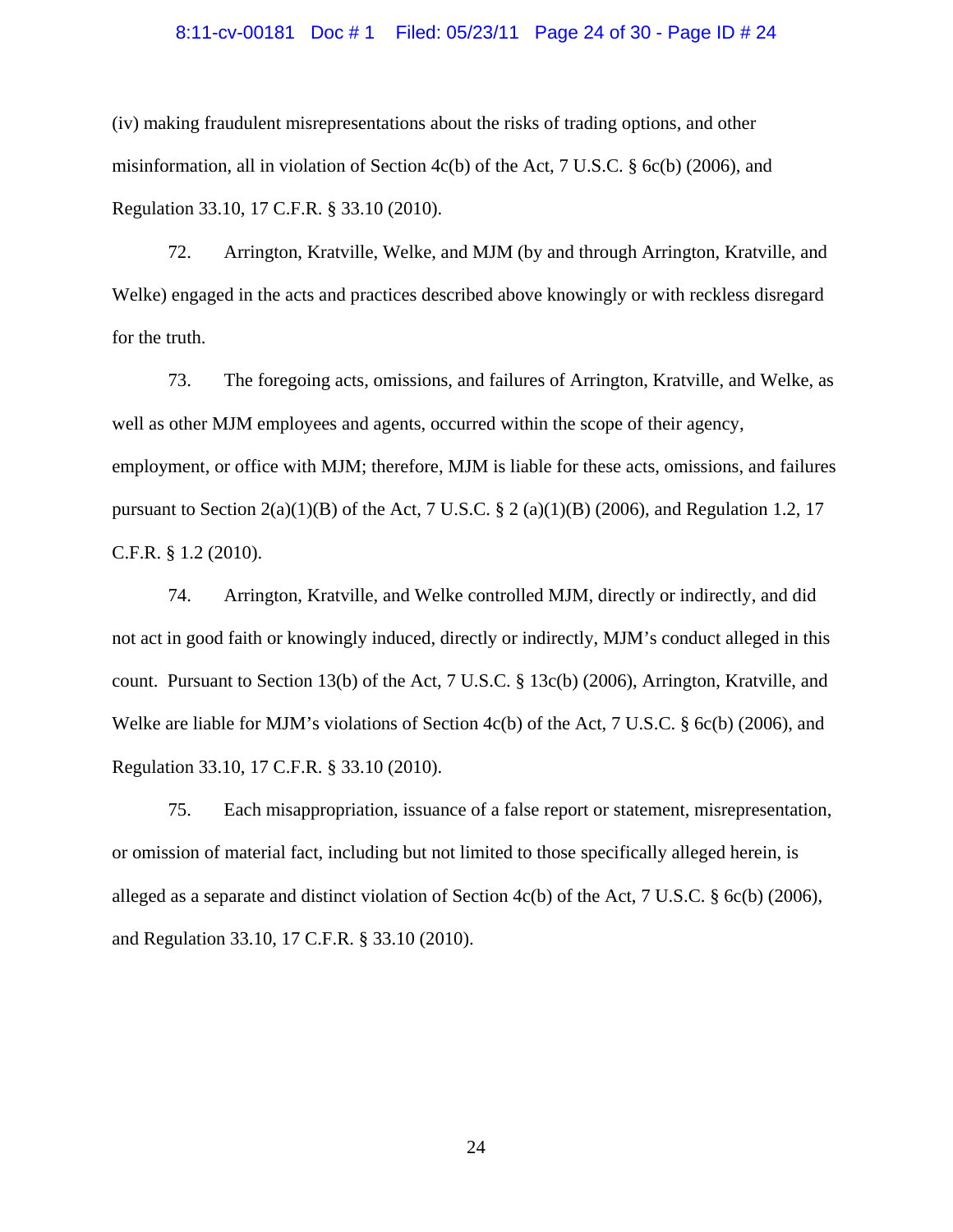## **COUNT FOUR—AGAINST EMHC AND MJM FAILURE TO REGISTER AS A COMMODITY POOL OPERATOR**

## **Violations of Sections 4m(1) of the Act, 7 U.S.C. § 6m(1) (2006)**

76. The allegations set forth in paragraphs 1 through 75 are re-alleged and incorporated herein by reference.

77. Section 4m(1) of the Act, 7 U.S.C. § 6m(1) (2006) provides that it is unlawful for any CPO, unless registered under the Act, to make use of the mails or any means or instrumentality of interstate commerce in connection with its business as a CPO.

78. From at least August 2005 until at least July 2006, EMHC used the mails or instrumentalities of interstate commerce, in or in connection with its business as a CPO while failing to register as a CPO, in violation of Section 4m(1) of the Act, 7 U.S.C. § 6m(1) (2006).

79. From at least July 2006 until at least July 2008, MJM used the mails or instrumentalities of interstate commerce, in or in connection with its business as a CPO while failing to register as a CPO, in violation of Section 4m(1) of the Act, 7 U.S.C. § 6m(1) (2006).

80. Arrington, Kratville, and Welke controlled EMHC and MJM, directly or indirectly, and did not act in good faith or knowingly induced, directly or indirectly, EMHC's and MJM's conduct alleged in this count. Therefore, pursuant to Section 13(b) of the Act, 7 U.S.C. § 13c(b) (2006), Arrington, Kratville, and Welke are liable for EMHC's and MJM's violations of Section  $4m(1)$  of the Act, 7 U.S.C.  $\S$  6m(1) (2006).

## **COUNT FIVE—AGAINST ALL DEFENDANTS FAILURE TO REGISTER AS AN ASSOCIATED PERSON OF A COMMODITY POOL OPERATOR**

## **Violations of Section 4k(2) of the Act, 7 U.S.C. § 6k(2) (2006)**

81. The allegations set forth in paragraphs 1 through 80 are re-alleged and incorporated herein by reference.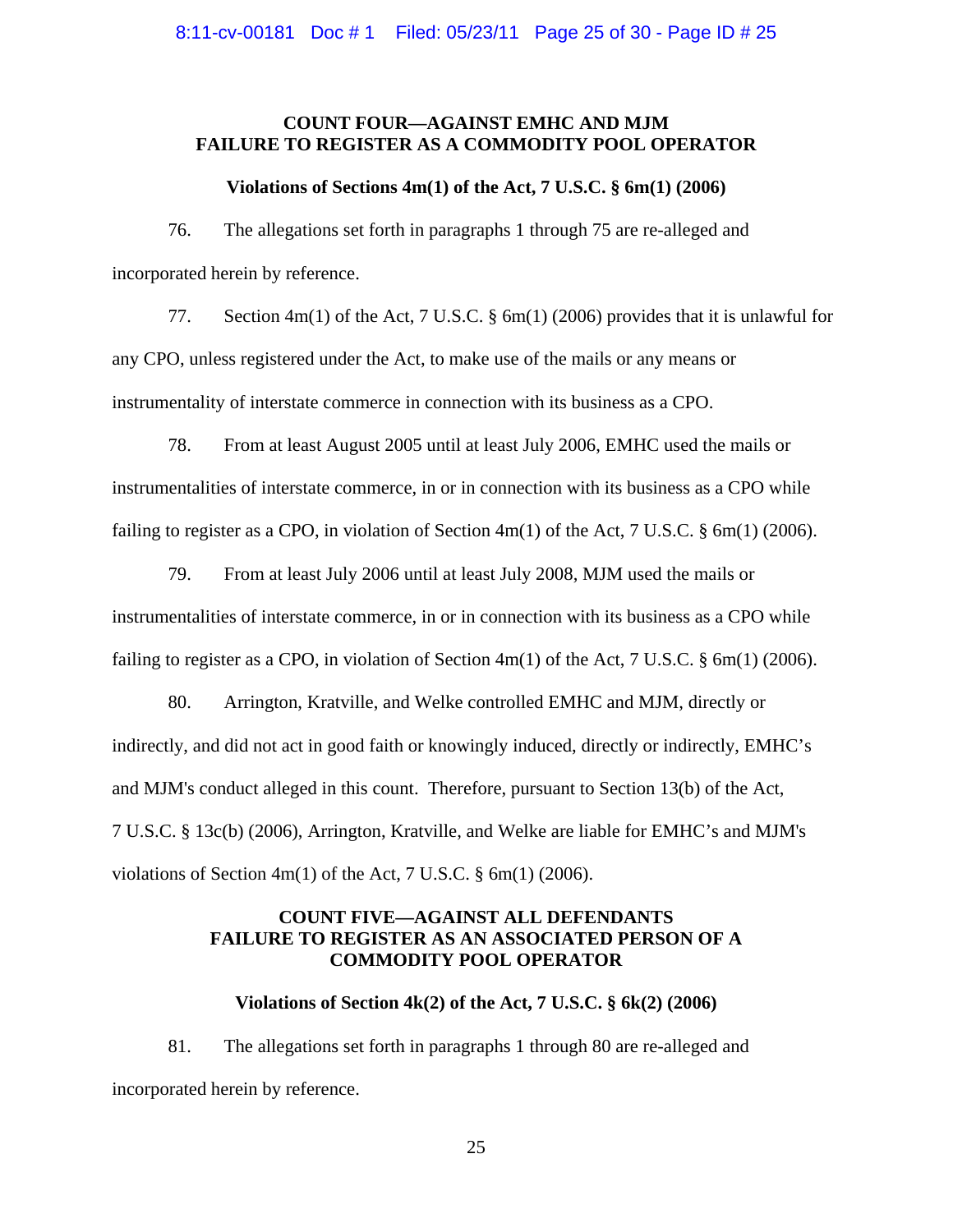82. Section  $4k(2)$  of the Act, 7 U.S.C. § 6 $k(2)$  (2006) states that it is:

Unlawful for any person to be associated with a [CPO] as a partner, officer, employee, consultant or agent . . . in any capacity that involves (i) the solicitation of funds, securities or property for participation in a commodity pool or (ii) the supervision of any person or persons so engaged, unless such person is registered with the Commission . . . as an associated person of such [CPO] . . . . It shall be unlawful for a [CPO] to permit such a person to become or remain associated with the [CPO] in any such capacity if the [CPO] knew or should have known that such person was not so registered . . .

83. Since at least August 2005, Arrington, Kratville, and Welke were associated with

CPOs EMHC and MJM and were involved in the solicitation of funds for participation in the

Elite Entity and NIC pools while failing to register as APs of the CPOs, in violation of

Section 4k(2) of the Act, 7 U.S.C. § 6k(2) (2006).

84. EMHC and MJM permitted Arrington, Kratville, and Welke to become associated

with EMHC and MJM and knew, or should have known, that Arrington, Kratville, and Welke

were not registered as APs of EMHC or MJM, in violation of  $4k(2)$  of the Act, 7 U.S.C. § 6k(2)

(2006).

85. Arrington, Kratville, and Welke controlled EMHC and MJM, directly or

indirectly, and did not act in good faith or knowingly induced, directly or indirectly, EMHC's

and MJM's conduct alleged in this count. Therefore, pursuant to Section 13(b) of the Act,

7 U.S.C. § 13c(b) (2006), Arrington, Kratville, and Welke are liable for EMHC's and MJM's

violations of  $4k(2)$  of the Act, 7 U.S.C.  $\S$  6k(2) (2006).

## **COUNT SIX—AGAINST EMHC AND MJM FAILURE TO COMPLY WITH DISCLOSURE AND REPORTING REQUIREMENTS**

## **Violations of Regulation 4.21, 17 C.F.R. § 4.21 (2010)**

86. The allegations set forth in paragraphs 1 through 85 are re-alleged and incorporated by reference.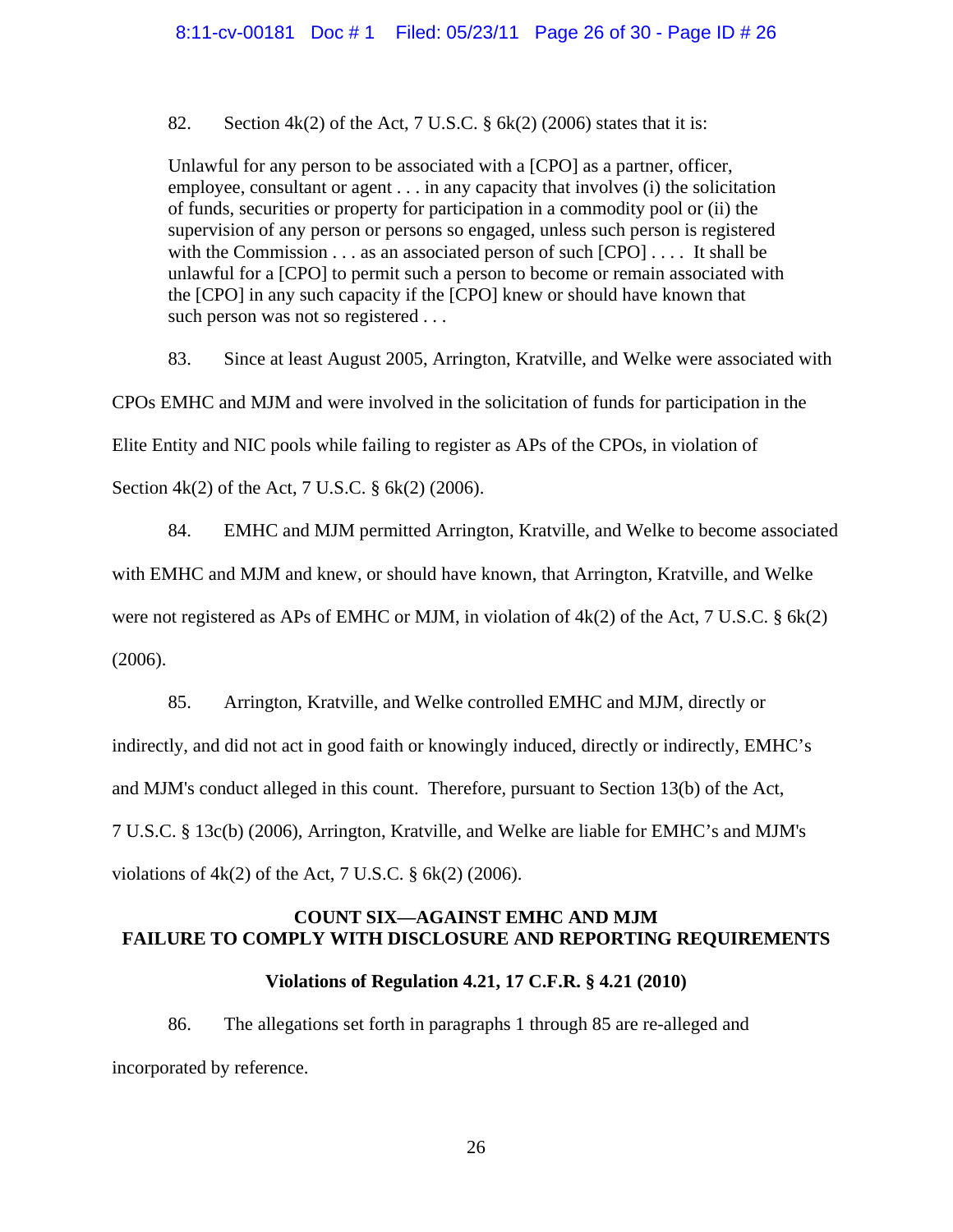87. Regulation 4.21, 17 C.F.R. § 4.21 (2010), provides that

each commodity pool operator registered or required to be registered under the Act must deliver or cause to be delivered to a prospective participant in a pool that it operates or intends to operate a Disclosure Document for the pool prepared in accordance with §§4.24 and 4.25 by no later than the time it delivers to the prospective participant a subscription agreement for the pool.

88. EMHC and MJM failed to provide a pool disclosure document in the form specified by Regulation 4.21, 17 C.F.R. § 4.21 (2010), to prospective pool participants.

89. Each failure of EMHC and MJM to furnish required disclosure documents to prospective pool participants and pool participants, including but not limited to, those specifically alleged herein, is alleged as a separate and distinct violation of Regulation 4.21,

17 C.F.R. § 4.21 (2010).

90. Arrington, Kratville, and Welke controlled EMHC and MJM, directly or indirectly, and did not act in good faith or knowingly induced, directly or indirectly, EMHC's and MJM's conduct alleged in this count. Therefore, pursuant to Section 13(b) of the Act, 7 U.S.C. § 13c(b) (2006), Arrington, Kratville, and Welke are liable for EMHC's and MJM's violations of Regulation 4.21, 17 C.F.R. § 4.21 (2010).

## **VI. RELIEF REQUESTED**

 WHEREFORE, the CFTC respectfully requests that the Court, as authorized by Section 6c of the Act, 7 U.S.C. § 13a-1 (2006), and pursuant to its own equitable powers, enter:

A. An order finding that defendants violated Sections  $4b(a)(2)(i)$ -(iii) (for conduct occurring before June 18, 2008),  $4o(1)$ ,  $4c(b)$ ,  $4m(1)$ , and  $4k(2)$  of the Act, 7 U.S.C. §§ 6b(a)(2)(i)-(iii), 6o(1), 6c(b), 6m(1) and 6k(2) (2006); Section 4b(a)(1)(A)-(C) of the Act, as amended by the CRA, to be codified at 7 U.S.C.  $\S$  6b(a)(1)(A)-(C) (for futures-related conduct occurring on or after June 18, 2008), and Section  $4b(a)(2)(A)-(C)$  of the Act, as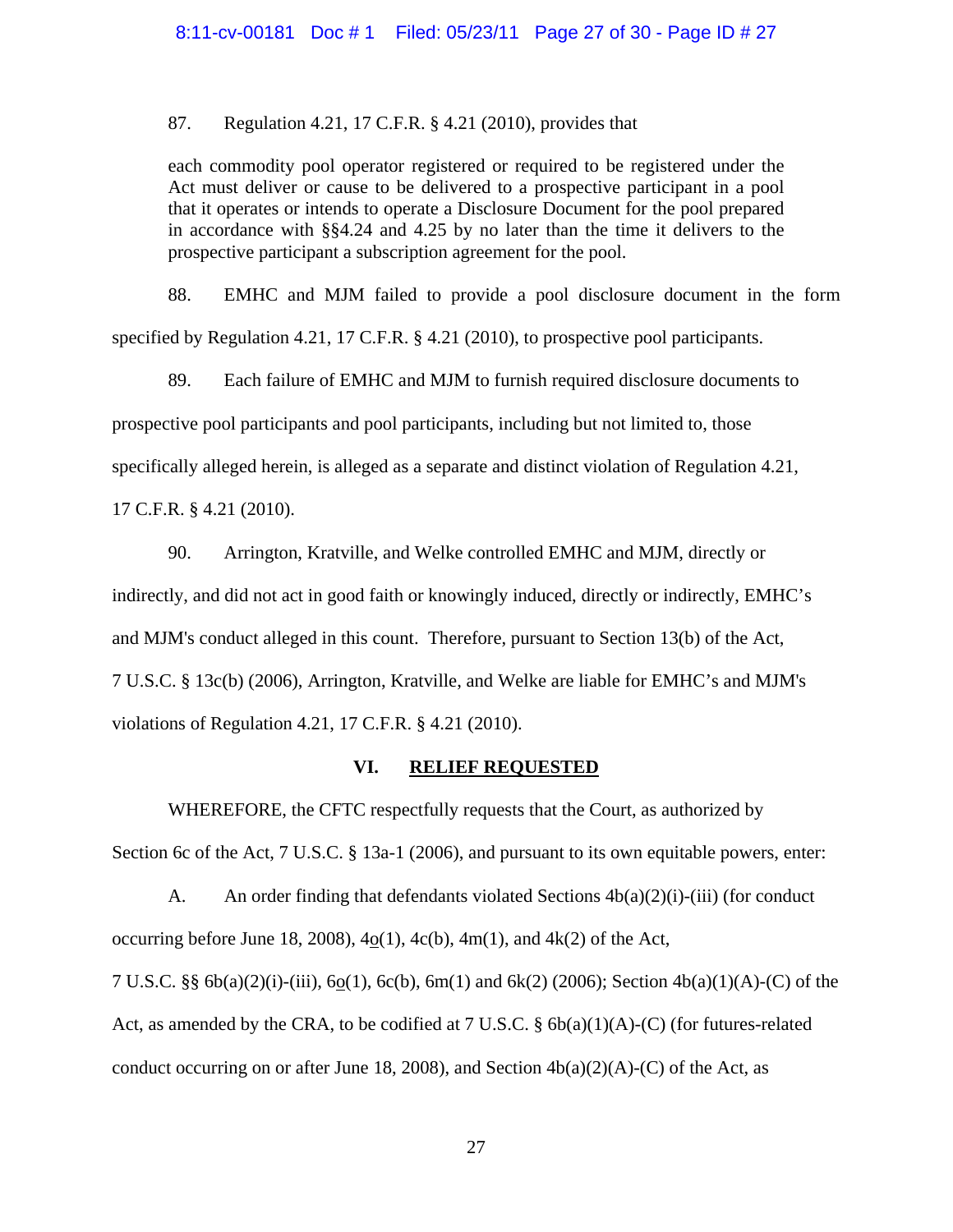## 8:11-cv-00181 Doc # 1 Filed: 05/23/11 Page 28 of 30 - Page ID # 28

amended by the CRA, to be codified at 7 U.S.C.  $\S$  6b(a)(2)(A)-(C) (for forex-related conduct occurring on or after June 18, 2008); and Regulations 4.21, 4.41, and 33.10, 17 C.F.R. §§ 4.21, 4.41, and 33.10 (2010);

B. An order of permanent injunction prohibiting defendants, and any other person or entity associated with defendants, from engaging in conduct that violates any sections of the Act, as amended by the CRA and Dodd-Frank, and the Regulations that defendants allegedly violated in this Complaint;

C. An order of permanent injunction prohibiting defendants and any of their agents, servants, employees, assigns, attorneys, and persons in active concert or participation, including any successor thereof, from, directly or indirectly,

- 1.trading on or subject to the rules of any registered entity (as that term is defined in Section 1a of the Act, 7 U.S.C. § 1a);
- 2. entering into any transactions involving commodity futures, options on commodity futures, commodity options (as that term is defined in Regulation  $32.1(b)(1)$  (2010) (commodity options), and/or foreign currency (as described in Section  $2(c)(2)(B)$  and  $2(c)(2)(C)(i)$  of the Act, as amended by the CRA (forex contracts)), to be codified at  $7 \text{ U.S.C. } § 2(c)(2)(B)$  and  $2(c)(2)(C)(i)$ , for their own personal account or for any account in which they have a direct or indirect interest;
- 3. having any commodity futures, options on commodity futures, commodity options, and/or forex contracts traded on their behalf;
- 4. controlling or directing the trading for or on behalf of any other person or entity, whether by power of attorney or otherwise, in any account involving commodity futures, options on commodity futures, commodity options, and/or forex contracts;
- 5. soliciting, receiving, or accepting any funds from any person or entity for the purpose of purchasing or selling any futures, options on futures, commodity options, and/or forex contracts;
- 6. applying for registration or claiming exemption from registration with the CFTC in any capacity, and engaging in any activity requiring such registration or exemption from registration with the CFTC, except as provided for in Regulation 4.14(a)(9), 17 C.F.R. § 4.14(a)(9) (2010);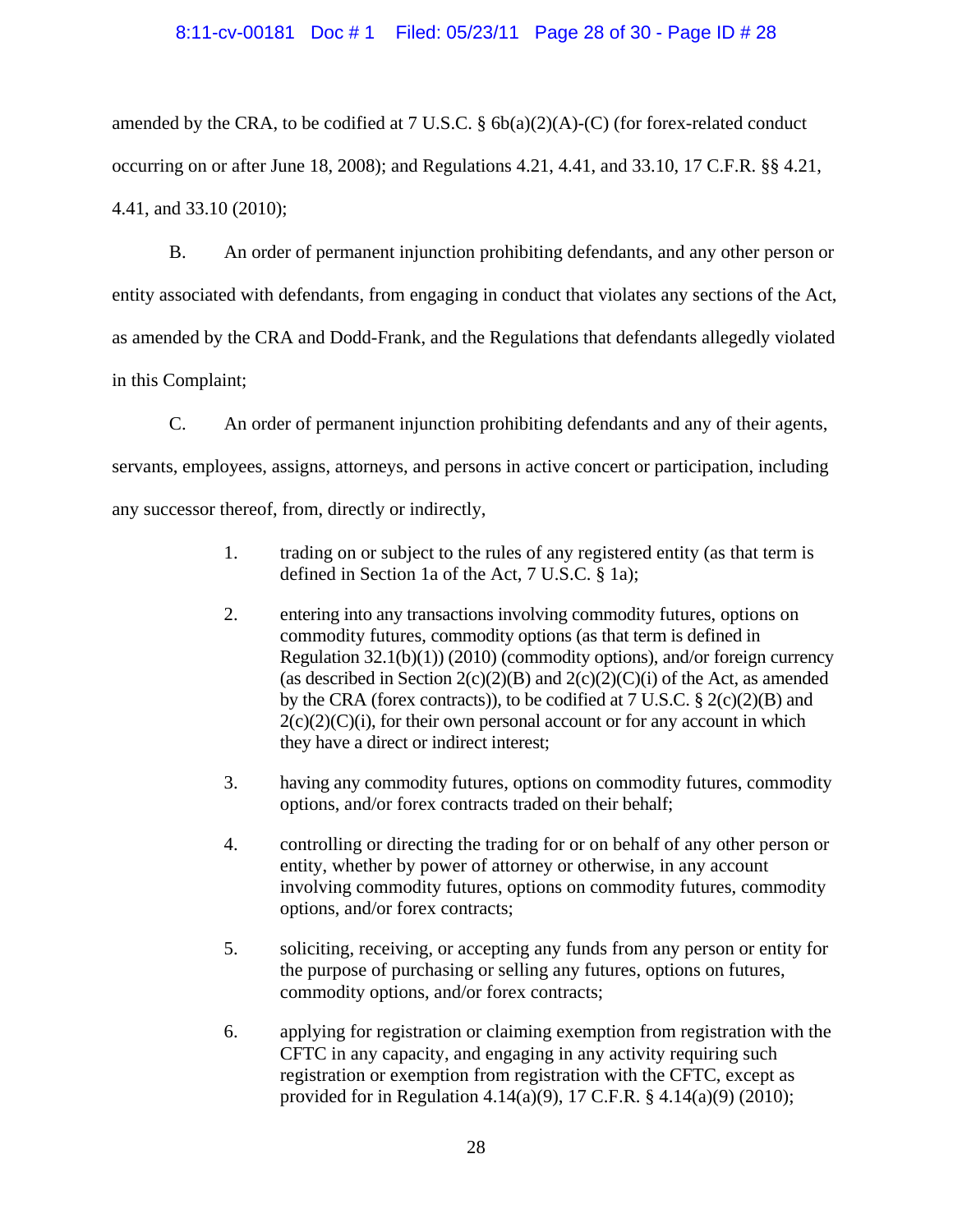## 8:11-cv-00181 Doc # 1 Filed: 05/23/11 Page 29 of 30 - Page ID # 29

- 7. acting as a principal (as that term is defined in Regulation 3.1(a), 17 C.F.R § 3.1(a) (2010)), agent or any other officer or employee of any person registered, exempted from registration or required to be registered with the Commission except as provided for in Regulation 4.14(a)(9), 17 C.F.R.  $§$  4.14(a)(9) (2010); and
- 8. from engaging in any business activities related to commodity futures, options on commodity futures, commodity options, and/or forex contracts trading;

 D. Enter an order directing defendants, as well as any successors to any defendant, to disgorge, pursuant to such procedure as the Court may order, all benefits received from the acts or practices which constitute violations of the Act, as amended by the CRA, to be codified at 7 U.S.C. §§ 1 *et seq*., as described herein, and pre- and post-judgment interest thereon from the date of such violations;

E. Enter an order directing the defendants, as well as any successors of defendants, to rescind, pursuant to such procedures as the Court may order, all contracts and agreements, whether implied or express, entered into between, with, or among defendants and any of the pool participants whose funds were received by defendants as a result of the acts and practices which constituted violations of the Act; the Act, as amended; and the Regulations, as described herein;

F. Enter an order requiring defendants to make full restitution to every person or entity whose funds defendants received or caused another person or entity to receive, from the acts or practices that constitute violations of the Act; the Act, as amended; and the Regulations, as described herein, and pre- and post-judgment interest thereon from the date of such violations;

 G. Enter an order requiring defendants to pay civil monetary penalties, to be assessed by the Court, in amounts of not more than the higher of: (1) triple the monetary gain to defendant for each violation of the Act; the Act, as amended; and the Regulations, or (2) a penalty of \$130,000 for each violation committed;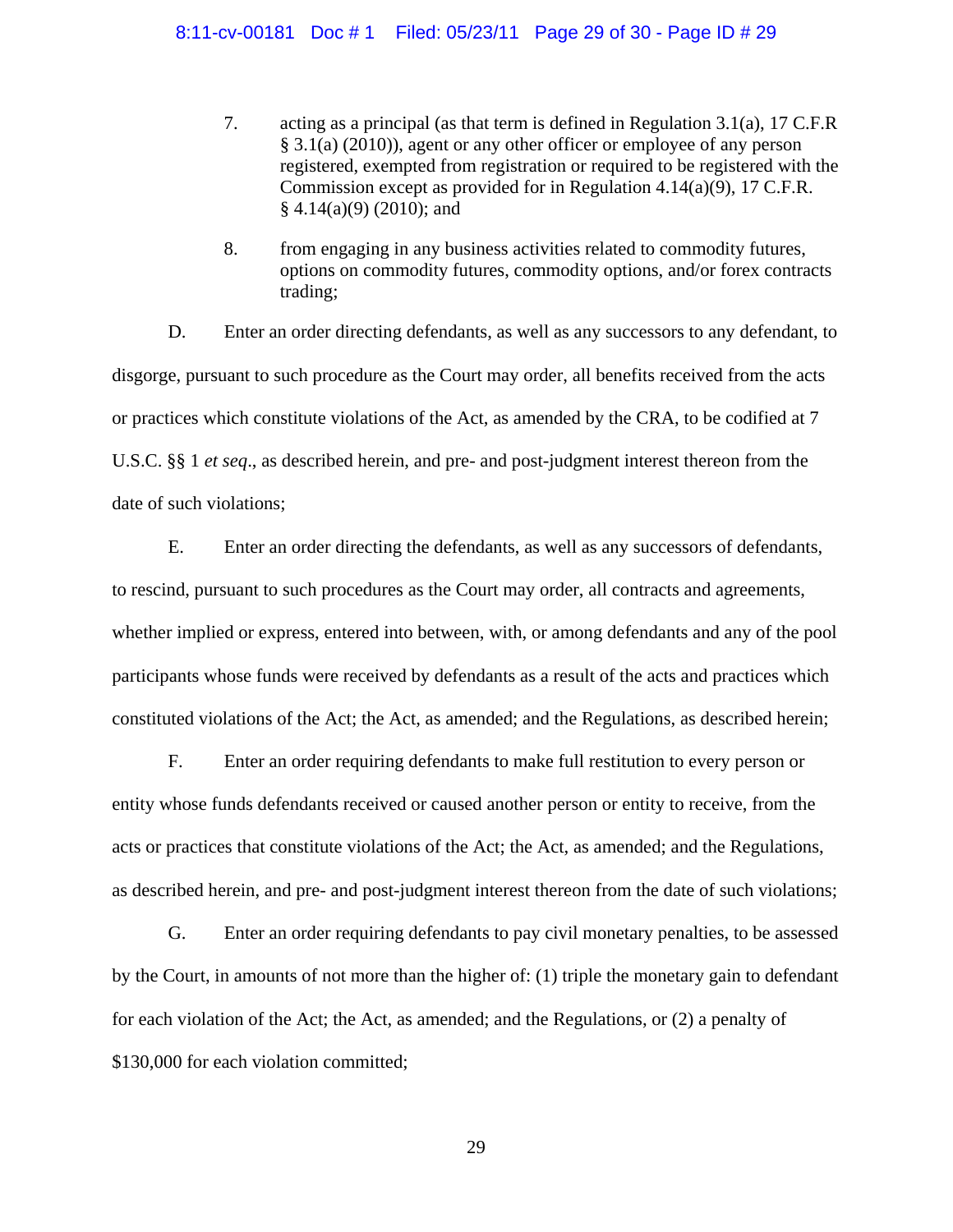## 8:11-cv-00181 Doc # 1 Filed: 05/23/11 Page 30 of 30 - Page ID # 30

H. Enter an order requiring defendants to pay costs and fees, as permitted by

## 28 U.S.C. §§ 1920 and 2412(a)(2) (2006); and

I. Enter an order providing such other and further relief as this Court may deem

necessary and appropriate under the circumstances.

Respectfully submitted by,

/s/ Christopher A. Reed Charles D. Marvine Missouri Bar No. 44906 Christopher A. Reed Missouri Bar No. 59025 Margaret P. Aisenbrey Missouri Bar No. 59560 U.S. Commodity Futures Trading Commission Division of Enforcement Two Emanuel Cleaver II Blvd., Suite 300 Kansas City, MO 64112 816-960-7743 (Marvine) 816-960-7740 (Reed) 816-960-7749 (Aisenbrey) 816-960-7750 (fax) cmarvine@cftc.gov creed@cftc.gov maisenbrey@cftc.gov

Attorneys for Plaintiff

Dated: May 23, 2011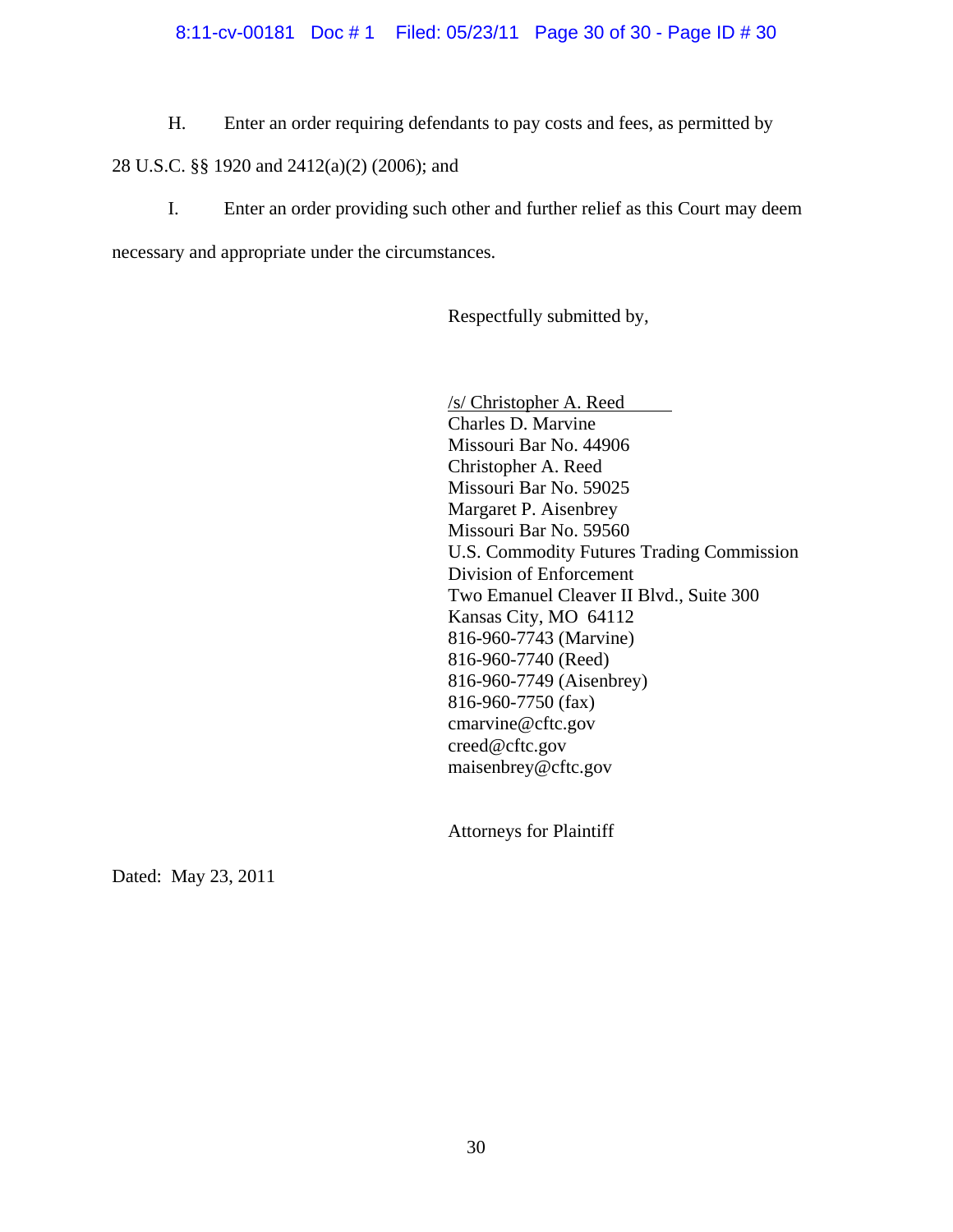# $\frac{1}{2}$   $\frac{1}{2}$   $\frac{1}{2}$   $\frac{1}{2}$   $\frac{1}{2}$   $\frac{1}{2}$   $\frac{1}{2}$   $\frac{1}{2}$   $\frac{1}{2}$   $\frac{1}{2}$   $\frac{1}{2}$   $\frac{1}{2}$   $\frac{1}{2}$   $\frac{1}{2}$   $\frac{1}{2}$   $\frac{1}{2}$   $\frac{1}{2}$   $\frac{1}{2}$   $\frac{1}{2}$   $\frac{1}{2}$   $\frac{1}{2}$   $\frac{1}{2}$

The JS 44 civil cover sheet and the information contained herein neither replace nor supplement the filing and service of pleadings or other papers as required by law, except as provided<br>by local rules of court. This form,

| I. (a) PLAINTIFFS                                                                                                                                                                                               |                                                                                                          |  | <b>DEFENDANTS</b>                                                                                                                   |                                                                                        |                                                                                |  |  |
|-----------------------------------------------------------------------------------------------------------------------------------------------------------------------------------------------------------------|----------------------------------------------------------------------------------------------------------|--|-------------------------------------------------------------------------------------------------------------------------------------|----------------------------------------------------------------------------------------|--------------------------------------------------------------------------------|--|--|
| U.S. COMMODITY FUTURES TRADING COMMISSION                                                                                                                                                                       |                                                                                                          |  | JONATHAN W. ARRINGTON; MICHAEL B. KRATVILLE; MICHAEL<br>J. WELKE; ELITE MANAGEMENT HOLDINGS CORP; and MJM<br><b>ENTERPRISES LLC</b> |                                                                                        |                                                                                |  |  |
| (b)<br>County of Residence of First Listed Plaintiff                                                                                                                                                            |                                                                                                          |  |                                                                                                                                     | County of Residence of First Listed Defendant                                          | Douglas                                                                        |  |  |
|                                                                                                                                                                                                                 | (EXCEPT IN U.S. PLAINTIFF CASES)                                                                         |  |                                                                                                                                     | (IN U.S. PLAINTIFF CASES ONLY)                                                         |                                                                                |  |  |
|                                                                                                                                                                                                                 |                                                                                                          |  | NOTE: IN LAND CONDEMNATION CASES, USE THE LOCATION OF THE<br>LAND INVOLVED.                                                         |                                                                                        |                                                                                |  |  |
|                                                                                                                                                                                                                 | (c) Attorney's (Firm Name, Address, and Telephone Number)                                                |  | Attorneys (If Known)                                                                                                                |                                                                                        |                                                                                |  |  |
| U.S. Commodity Futures Trading Commission, Two Emanuel Cleaver II Blvd.,                                                                                                                                        |                                                                                                          |  |                                                                                                                                     |                                                                                        |                                                                                |  |  |
| Suite 300, Kansas City, MO 64112; 816-960-7700                                                                                                                                                                  |                                                                                                          |  |                                                                                                                                     |                                                                                        |                                                                                |  |  |
| <b>II. BASIS OF JURISDICTION</b>                                                                                                                                                                                | (Place an "X" in One Box Only)                                                                           |  |                                                                                                                                     |                                                                                        | III. CITIZENSHIP OF PRINCIPAL PARTIES(Place an "X" in One Box for Plaintiff    |  |  |
| $\mathbf{\times}$ 1 U.S. Government<br>Plaintiff                                                                                                                                                                | <b>3</b> Federal Question<br>(U.S. Government Not a Party)                                               |  | (For Diversity Cases Only)<br><b>PTF</b><br>Citizen of This State<br>$\Box$ 1                                                       | <b>DEF</b><br>$\Box$ 1<br>Incorporated or Principal Place<br>of Business In This State | and One Box for Defendant)<br><b>PTF</b><br><b>DEF</b><br>$\Box$ 4<br>$\Box$ 4 |  |  |
| $\Box$ 2 U.S. Government                                                                                                                                                                                        | $\Box$ 4 Diversity                                                                                       |  | Citizen of Another State                                                                                                            | $\Box$ 2<br>$\Box$ 2<br>Incorporated and Principal Place                               | $\Box$ 5<br>$\Box$ 5                                                           |  |  |
| Defendant                                                                                                                                                                                                       | (Indicate Citizenship of Parties in Item III)                                                            |  |                                                                                                                                     | of Business In Another State                                                           |                                                                                |  |  |
|                                                                                                                                                                                                                 |                                                                                                          |  | Citizen or Subject of a                                                                                                             | $\Box$ 3 Foreign Nation<br>$\Box$ 3                                                    | $\square$ 6<br>$\Box$ 6                                                        |  |  |
|                                                                                                                                                                                                                 |                                                                                                          |  | Foreign Country                                                                                                                     |                                                                                        |                                                                                |  |  |
| <b>IV. NATURE OF SUIT</b><br><b>CONTRACT</b>                                                                                                                                                                    | (Place an "X" in One Box Only)<br><b>TORTS</b>                                                           |  | <b>FORFEITURE/PENALTY</b>                                                                                                           | <b>BANKRUPTCY</b>                                                                      | <b>OTHER STATUTES</b>                                                          |  |  |
| $\Box$ 110 Insurance                                                                                                                                                                                            | PERSONAL INJURY<br>PERSONAL INJURY                                                                       |  | $\Box$ 610 Agriculture                                                                                                              | $\Box$ 422 Appeal 28 USC 158                                                           | $\Box$ 400 State Reapportionment                                               |  |  |
| $\Box$ 120 Marine<br>$\Box$ 130 Miller Act                                                                                                                                                                      | 310 Airplane<br>362 Personal Injury -<br>$\Box$<br>ο.<br>$\Box$ 315 Airplane Product<br>Med. Malpractice |  | $\Box$ 620 Other Food & Drug<br>1 625 Drug Related Seizure                                                                          | □ 423 Withdrawal<br>28 USC 157                                                         | $\Box$ 410 Antitrust<br>1 430 Banks and Banking                                |  |  |
| $\Box$ 140 Negotiable Instrument                                                                                                                                                                                | Liability<br>365 Personal Injury -<br>Π.                                                                 |  | of Property 21 USC 881                                                                                                              |                                                                                        | $\Box$ 450 Commerce                                                            |  |  |
| $\Box$ 150 Recovery of Overpayment<br>& Enforcement of Judgment                                                                                                                                                 | $\Box$ 320 Assault, Libel &<br><b>Product Liability</b><br>Slander<br>368 Asbestos Personal              |  | $\Box$ 630 Liquor Laws<br>$\Box$ 640 R.R. & Truck                                                                                   | <b>PROPERTY RIGHTS</b><br>$\Box$ 820 Copyrights                                        | $\Box$ 460 Deportation<br>470 Racketeer Influenced and                         |  |  |
| 151 Medicare Act                                                                                                                                                                                                | 330 Federal Employers'<br><b>Injury Product</b>                                                          |  | $\Box$ 650 Airline Regs.                                                                                                            | 30 Patent                                                                              | Corrupt Organizations                                                          |  |  |
| $\Box$ 152 Recovery of Defaulted<br><b>Student Loans</b>                                                                                                                                                        | Liability<br>Liability<br>$\Box$<br>340 Marine<br>PERSONAL PROPERTY                                      |  | 1 660 Occupational<br>Safety/Health                                                                                                 | □ 840 Trademark                                                                        | 480 Consumer Credit<br>490 Cable/Sat TV<br>α.                                  |  |  |
| (Excl. Veterans)                                                                                                                                                                                                | 345 Marine Product<br>370 Other Fraud                                                                    |  | $\Box$ 690 Other                                                                                                                    |                                                                                        | □ 810 Selective Service                                                        |  |  |
| $\Box$ 153 Recovery of Overpayment<br>of Veteran's Benefits                                                                                                                                                     | Liability<br>$\Box$ 371 Truth in Lending<br>$\Box$<br>350 Motor Vehicle<br>380 Other Personal            |  | <b>LABOR</b><br>710 Fair Labor Standards                                                                                            | <b>SOCIAL SECURITY</b><br>$\Box$ 861 HIA (1395ff)                                      | 850 Securities/Commodities/                                                    |  |  |
| $\Box$ 160 Stockholders' Suits                                                                                                                                                                                  | 355 Motor Vehicle<br><b>Property Damage</b>                                                              |  | Act                                                                                                                                 | <b>1</b> 862 Black Lung (923)                                                          | Exchange<br>□ 875 Customer Challenge                                           |  |  |
| 190 Other Contract<br>□ 195 Contract Product Liability □ 360 Other Personal                                                                                                                                     | 385 Property Damage<br><b>Product Liability</b><br><b>Product Liability</b>                              |  | 720 Labor/Mgmt. Relations<br>730 Labor/Mgmt.Reporting                                                                               | $\Box$ 863 DIWC/DIWW (405(g))<br>□ 864 SSID Title XVI                                  | 12 USC 3410<br>□ 890 Other Statutory Actions                                   |  |  |
| $\Box$ 196 Franchise                                                                                                                                                                                            | Injury                                                                                                   |  | & Disclosure Act                                                                                                                    | $\Box$ 865 RSI (405(g))                                                                | □ 891 Agricultural Acts                                                        |  |  |
| <b>REAL PROPERTY</b><br>210 Land Condemnation                                                                                                                                                                   | PRISONER PETITIONS<br><b>CIVIL RIGHTS</b><br>510 Motions to Vacate<br>$\Box$ 441 Voting                  |  | 740 Railway Labor Act<br>790 Other Labor Litigation                                                                                 | <b>FEDERAL TAX SUITS</b><br>□ 870 Taxes (U.S. Plaintiff                                | □ 892 Economic Stabilization Act<br>□ 893 Environmental Matters                |  |  |
| $\Box$ 220 Foreclosure                                                                                                                                                                                          | $\Box$<br>442 Employment<br>Sentence                                                                     |  | $\Box$ 791 Empl. Ret. Inc.                                                                                                          | or Defendant)                                                                          | □ 894 Energy Allocation Act                                                    |  |  |
| $\Box$ 230 Rent Lease & Ejectment<br>$\Box$ 240 Torts to Land                                                                                                                                                   | $\Box$ 443 Housing/<br><b>Habeas Corpus:</b><br>530 General<br>Accommodations<br>σ                       |  | Security Act                                                                                                                        | 371 IRS-Third Party<br>26 USC 7609                                                     | □ 895 Freedom of Information<br>Act                                            |  |  |
| 245 Tort Product Liability                                                                                                                                                                                      | $\Box$<br>444 Welfare<br>σ<br>535 Death Penalty                                                          |  | <b>IMMIGRATION</b>                                                                                                                  |                                                                                        | □ 900Appeal of Fee Determination                                               |  |  |
| 290 All Other Real Property                                                                                                                                                                                     | D.<br>$\Box$ 445 Amer. w/Disabilities -<br>540 Mandamus & Other<br>n.<br>550 Civil Rights<br>Employment  |  | $\Box$ 462 Naturalization Application<br>1463 Habeas Corpus -                                                                       |                                                                                        | <b>Under Equal Access</b><br>to Justice                                        |  |  |
|                                                                                                                                                                                                                 | $\Box$ 446 Amer. w/Disabilities - $\Box$ 555 Prison Condition                                            |  | Alien Detainee                                                                                                                      |                                                                                        | $\Box$ 950 Constitutionality of                                                |  |  |
|                                                                                                                                                                                                                 | Other<br>$\Box$ 440 Other Civil Rights                                                                   |  | $\Box$ 465 Other Immigration<br>Actions                                                                                             |                                                                                        | <b>State Statutes</b>                                                          |  |  |
|                                                                                                                                                                                                                 |                                                                                                          |  |                                                                                                                                     |                                                                                        |                                                                                |  |  |
|                                                                                                                                                                                                                 |                                                                                                          |  |                                                                                                                                     |                                                                                        |                                                                                |  |  |
| V. ORIGIN                                                                                                                                                                                                       | (Place an "X" in One Box Only)                                                                           |  |                                                                                                                                     | Transferred from                                                                       | Appeal to District<br>Judge from                                               |  |  |
| $\mathbf{\Sigma}$ 1 Original<br>Proceeding                                                                                                                                                                      | $\Box$ 2 Removed from<br>$\Box$ 3<br>Remanded from<br><b>State Court</b><br>Appellate Court              |  | $\Box$ 4 Reinstated or $\Box$ 5<br>Reopened                                                                                         | $\Box$ 6 Multidistrict<br>another district<br>Litigation                               | $\mathsf{\Pi}$ 7<br>Magistrate                                                 |  |  |
|                                                                                                                                                                                                                 |                                                                                                          |  | (specify)                                                                                                                           |                                                                                        | Judgment                                                                       |  |  |
| Cite the U.S. Civil Statute under which you are filing (Do not cite jurisdictional statutes unless diversity):<br>Commodity Exchange Act, as amended, 7 U.S.C. Sections 1 et seq. (2006)<br>VI. CAUSE OF ACTION |                                                                                                          |  |                                                                                                                                     |                                                                                        |                                                                                |  |  |
|                                                                                                                                                                                                                 | Brief description of cause:                                                                              |  |                                                                                                                                     |                                                                                        |                                                                                |  |  |
| VII. REQUESTED IN                                                                                                                                                                                               | Defendants operated a fraudulent investment pool scheme<br>CHECK IF THIS IS A CLASS ACTION<br>ப          |  | <b>DEMAND</b> \$                                                                                                                    |                                                                                        | CHECK YES only if demanded in complaint:                                       |  |  |
| <b>COMPLAINT:</b>                                                                                                                                                                                               | UNDER F.R.C.P. 23                                                                                        |  |                                                                                                                                     | <b>JURY DEMAND:</b>                                                                    | $\blacksquare$ No<br>$\Box$ Yes                                                |  |  |
| VIII. RELATED CASE(S)<br>(See instructions):<br>IF ANY<br><b>JUDGE</b><br>DOCKET NUMBER                                                                                                                         |                                                                                                          |  |                                                                                                                                     |                                                                                        |                                                                                |  |  |
| SIGNATURE OF ATTORNEY OF RECORD<br><b>DATE</b>                                                                                                                                                                  |                                                                                                          |  |                                                                                                                                     |                                                                                        |                                                                                |  |  |
| /s/ Christopher A. Reed<br>May 3, 2011                                                                                                                                                                          |                                                                                                          |  |                                                                                                                                     |                                                                                        |                                                                                |  |  |
| FOR OFFICE USE ONLY                                                                                                                                                                                             |                                                                                                          |  |                                                                                                                                     |                                                                                        |                                                                                |  |  |
|                                                                                                                                                                                                                 |                                                                                                          |  |                                                                                                                                     |                                                                                        |                                                                                |  |  |
| <b>RECEIPT#</b>                                                                                                                                                                                                 | <b>AMOUNT</b><br><b>APPLYING IFP</b>                                                                     |  | <b>JUDGE</b>                                                                                                                        | MAG. JUDGE                                                                             |                                                                                |  |  |
|                                                                                                                                                                                                                 |                                                                                                          |  |                                                                                                                                     |                                                                                        |                                                                                |  |  |
| <b>Retrieve FDF File</b><br><b>Export as FDF</b><br>Save As<br><b>Print</b><br><b>Reset</b>                                                                                                                     |                                                                                                          |  |                                                                                                                                     |                                                                                        |                                                                                |  |  |